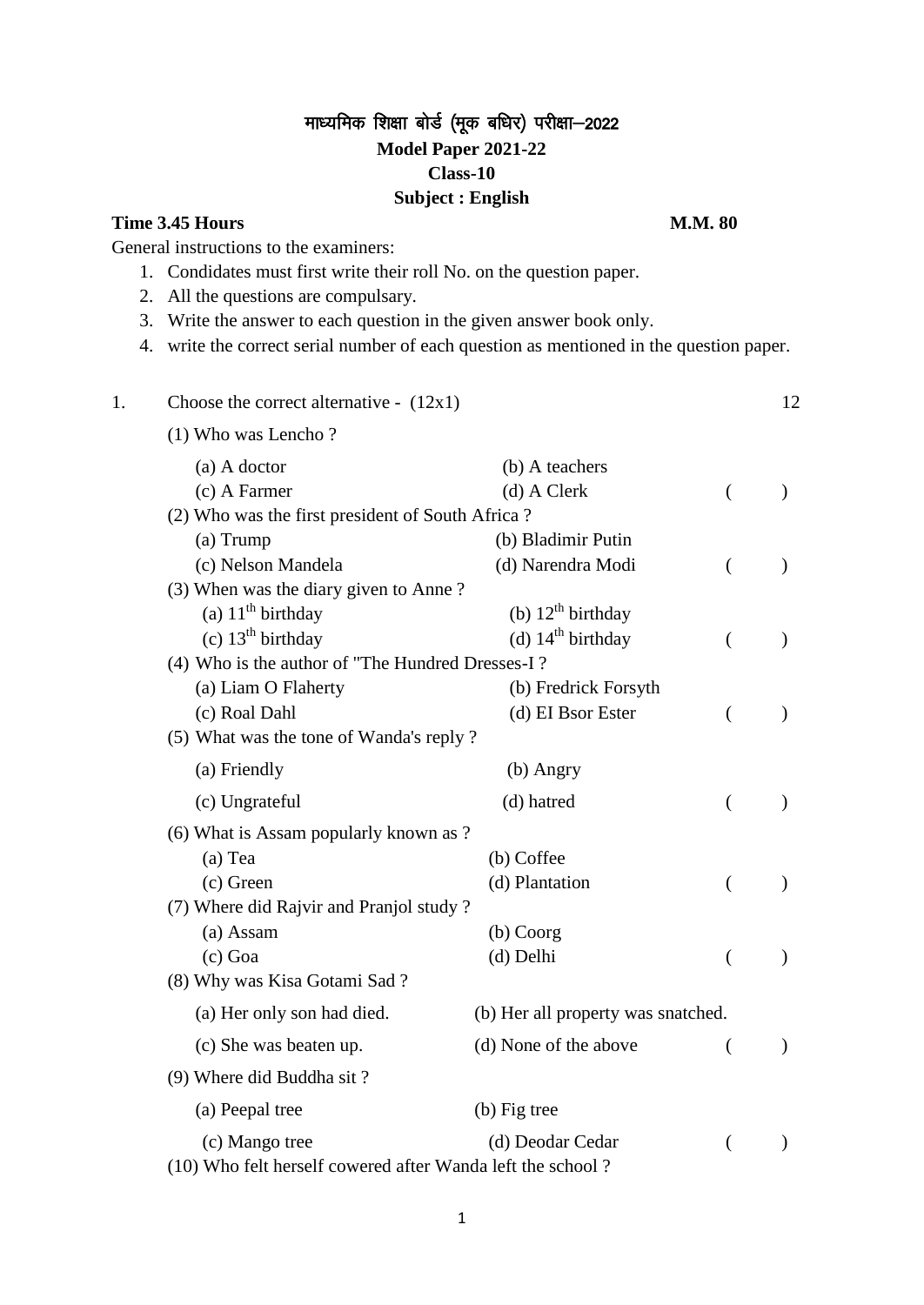|                  | (a) Peggy                                                                         | (b) Maddie        |   |   |                |                |
|------------------|-----------------------------------------------------------------------------------|-------------------|---|---|----------------|----------------|
|                  | (c) Miss Petronski                                                                | (d) Mis mason     |   |   | €              |                |
|                  | (11) Where in the classroom does Wanda sit?                                       |                   |   |   |                |                |
|                  | (a) End corner                                                                    | (b) Middle        |   |   |                |                |
|                  | $(c)$ Front                                                                       | (d) Rotational    |   |   |                |                |
|                  |                                                                                   |                   |   |   |                |                |
|                  | (a) story                                                                         | (b) autobiography |   |   |                |                |
|                  | (c) Essay                                                                         | $(d)$ Nobel.      |   |   |                |                |
| $\overline{2}$ . | Choose the correct words from the box and fill in the blank. $(6x1)$              |                   |   |   |                | 6              |
|                  | (Hopefully, Typhoon, gale, surprisingly, luckily, cyclone)                        |                   |   |   |                |                |
|                  |                                                                                   |                   |   |   |                |                |
|                  | 2. A Violent tropical storm with very strong winds ______________________________ |                   |   |   |                |                |
|                  | 3. A violent tropical storm in which strong winds move in a circle ________       |                   |   |   |                |                |
|                  | he finished his work on time.<br>4.                                               |                   |   |   |                |                |
|                  | 5. ______________, it will not rain on the day of the match.                      |                   |   |   |                |                |
|                  | The thief ____________ escaped by bribing the jailor.<br>6.                       |                   |   |   |                |                |
| 3.               | Write $T'$ for true and 'F' for false statement- $(5x1=5)$                        |                   |   |   |                | 5              |
|                  | (i) Mr. Hariot is the name of the veterinary surgen.                              |                   | L | ] |                |                |
|                  | (ii) Hari Singh was twenty years old.                                             |                   | L | ] |                |                |
|                  | (iii) Atlast Fowler gets bored                                                    |                   |   | ] |                |                |
|                  | (iv) Matilda was a selfish lady.                                                  |                   | L | ] |                |                |
|                  | (v) Martians do not leave the earth in fear.                                      |                   | L | 1 |                |                |
| 4.               | Answer the following questions. $(10x1)$                                          |                   |   |   |                | 10             |
|                  | (i) What did Lencho hope for?                                                     |                   |   |   |                |                |
|                  | (ii) What does courage mean to Mandela?                                           |                   |   |   |                |                |
|                  | (iii) Who became Anne's friend?                                                   |                   |   |   |                |                |
|                  | (iv) Where did Wanda Petronski use to sit?                                        |                   |   |   |                |                |
|                  | (v) Who was Hari Singh?                                                           |                   |   |   |                |                |
|                  | (vi) Where was tea first drunk?                                                   |                   |   |   |                |                |
|                  | (vii) When did tea come to Europe?                                                |                   |   |   |                |                |
|                  | (viii) Where did Buddha preach his first sermon?                                  |                   |   |   |                |                |
|                  | (ix) What was the name of Anne's diary?                                           |                   |   |   |                |                |
|                  | (x) Why did the young seagull not go with the rest of his family?                 |                   |   |   |                |                |
| 5.               | Why had Fowler wanted to meet Ausable?                                            |                   |   |   |                | $\overline{2}$ |
| 6.               | How did the scientist become invisible?                                           |                   |   |   |                | $\overline{2}$ |
|                  |                                                                                   | <b>Section B</b>  |   |   |                |                |
|                  |                                                                                   | (Reading)         |   |   |                |                |
|                  | Read the following passages carefully and answer the questions. $(5x1^{1/2})$     |                   |   |   | $7\frac{1}{2}$ |                |

The great advantage of early rising is the good start. It gives us in our day's work. The early riser has done a larger amount of hard work. In the early morning, the wind is fresh and there are few sound, so that the work done at that time is generally well done. In many cases, the early riser find time to take some exercise in the fresh morning air. By beginning so early he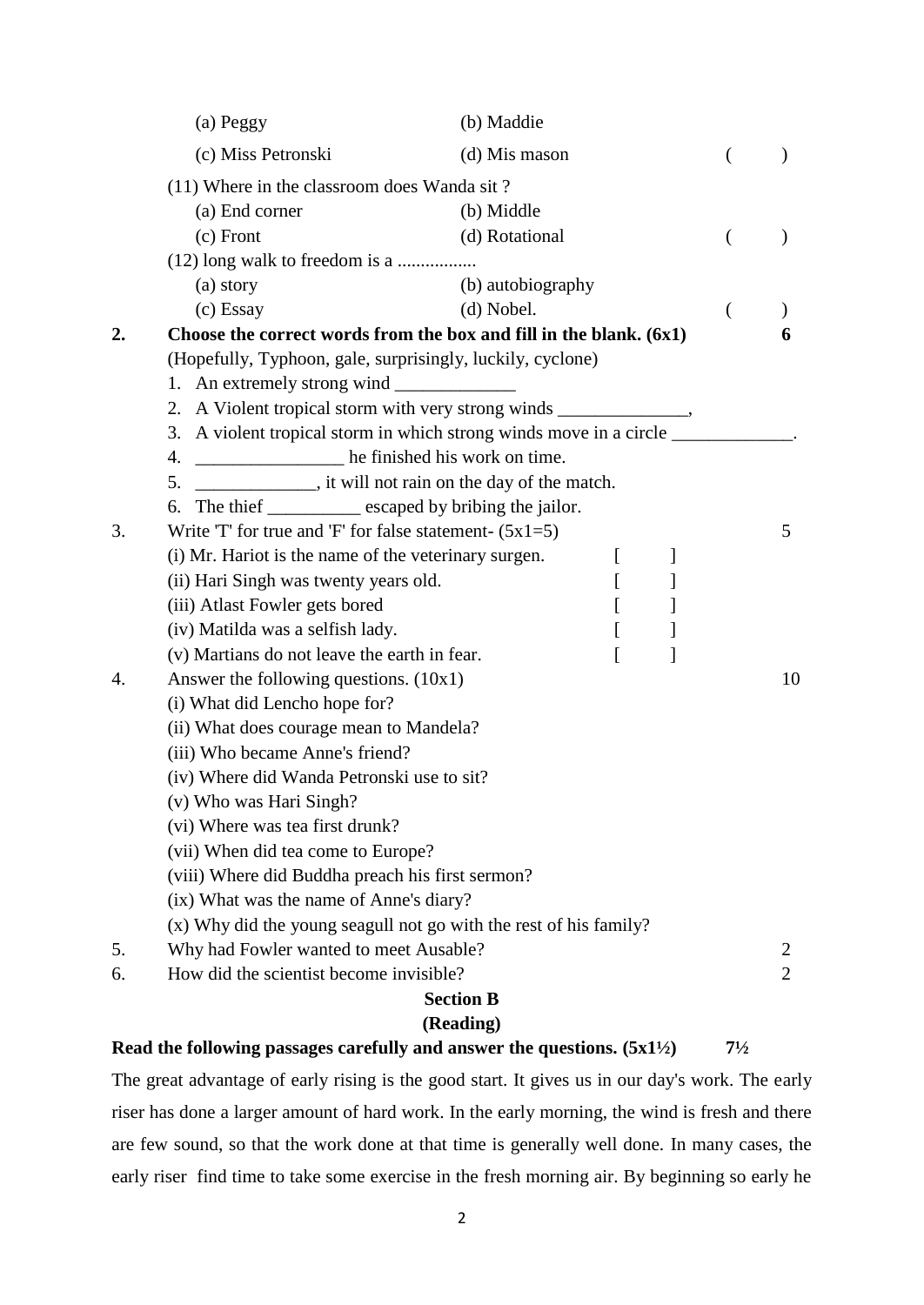knows that he has plenty of time to do all the work. All his work being finished in good time, he has a long interval of rest in the evening before the timely hour when he goes to bed.

- 7. Why can we work better in the morning ?
- 8. Why is an early riser able to take rest in the evening?
- 9. Which is the most beneficial time for taking exercise?
- 10. What are two advantages of early rising ?
- 11. Find word from the passage which means "enough".

### **Read the following passages carefully and answer the questions. (5x1½) 7½**

One day a rich merchant was walking through the Mahendra Nagar Street of the town where he lived. He was on his way to see his brother who lived at some distance from his house. He paused to watch a man who was badly beating his donkey. The merchant said to him, "Why are you doing that?" To make the donkey go, replied the man. Is it right to beat the poor animal like that ?, asked the merchant. "Certainly, it is," replied the man. It is my donkey and I can do. The merchant advised him to be kind to the animal but in vain. The merchant thought a minute and started beating the man with his stick. "Stop", cried the man. This is my stick and I can do it, replied the merchant.

- 12. Where was the rich merchant going to ?
- 13. Why did the merchant stop on his way?
- 14. Why was the man beating the donkey ?
- 15. How did the man justify his act of beating the donkey?
- 16. What did the rich merchant do with the man?

### **Section C**

#### **(Grammer)**

| 17. |                                                            | Complete the sentences by filling in 'a', 'an' or 'the' $(4x1)$ | 4              |
|-----|------------------------------------------------------------|-----------------------------------------------------------------|----------------|
|     |                                                            |                                                                 |                |
|     |                                                            |                                                                 |                |
|     | (iii)Meena's father stayed for _______ hour.               |                                                                 |                |
|     |                                                            |                                                                 |                |
| 18. | Write plural forms of the following. $(4x1)$               |                                                                 | $\overline{4}$ |
|     |                                                            |                                                                 |                |
|     |                                                            | (iii) Eye $\qquad \qquad$ (d) Child                             |                |
| 19. | Write opposite gender of the following words. $(8x^{1/2})$ |                                                                 | $\overline{4}$ |
|     |                                                            |                                                                 |                |
|     |                                                            |                                                                 |                |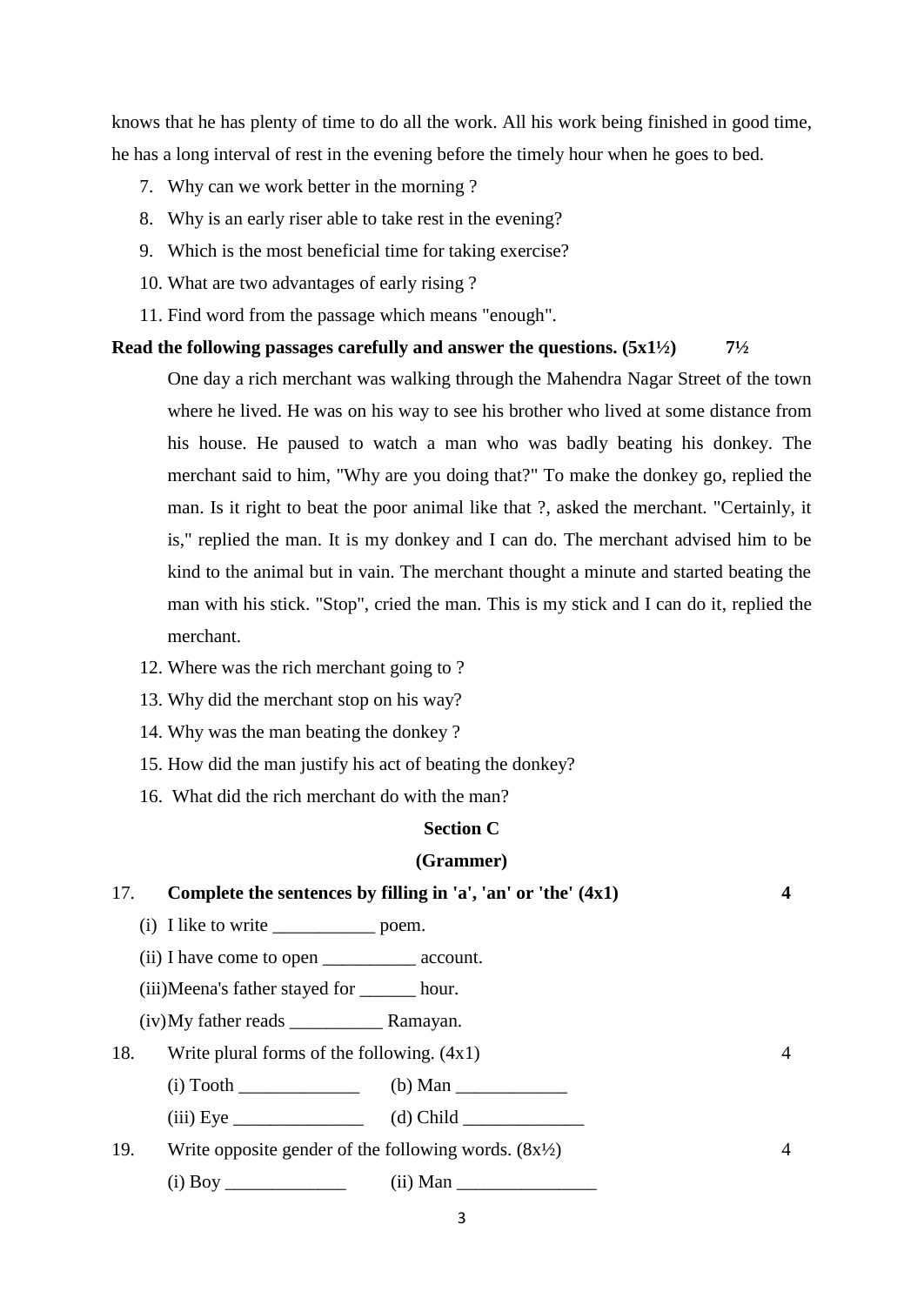(iii) King \_\_\_\_\_\_\_\_\_\_\_\_\_ (iv) Brother \_\_\_\_\_\_\_\_\_\_\_\_\_

(v) Uncle \_\_\_\_\_\_\_\_\_\_\_\_\_ (vi) He \_\_\_\_\_\_\_\_\_\_\_\_\_\_\_\_\_

(vii) Horse \_\_\_\_\_\_\_\_\_\_\_\_ (viii) Mouse \_\_\_\_\_\_\_\_\_\_\_\_

20. Write opposite meaning of the following words:  $(6x^{1/2})$  3

 $(i)$  Poor  $(i)$  Take

(iii) Cold \_\_\_\_\_\_\_\_\_\_\_\_\_ (iv) Good \_\_\_\_\_\_\_\_\_\_\_\_\_

(v) Fool \_\_\_\_\_\_\_\_\_\_\_\_\_ (vi) High \_\_\_\_\_\_\_\_\_\_\_\_\_\_\_\_\_

### **Section D**

### **(Writing)**

21. Imagine that you are Ramesh, a student of class X. You are suffering from fever for last two days. Write an application to your principal to take leave for two days. 5

#### or

Imaging that you are Mohan. You have an urgent work at your home. Write an application to your Principal to take leave for two days.

- 22. Write a short paragraph in about 50 words on any one of the follwoing:- 4 My favourite Teacher or My Best Friend.
- 23. Write a story in about 50 words. you may touch of the following words? 4 Once .................... greedy dog. finds ............... bone ........... crossing a bridge ......... sees ............. reflection .............. thinks .................. another dog .............. want to take ........... barks .......... its piece ................. falls ................... sad.

or

| once  thirsty crow  It flows  in search  water |  |  |
|------------------------------------------------|--|--|
|                                                |  |  |
|                                                |  |  |
|                                                |  |  |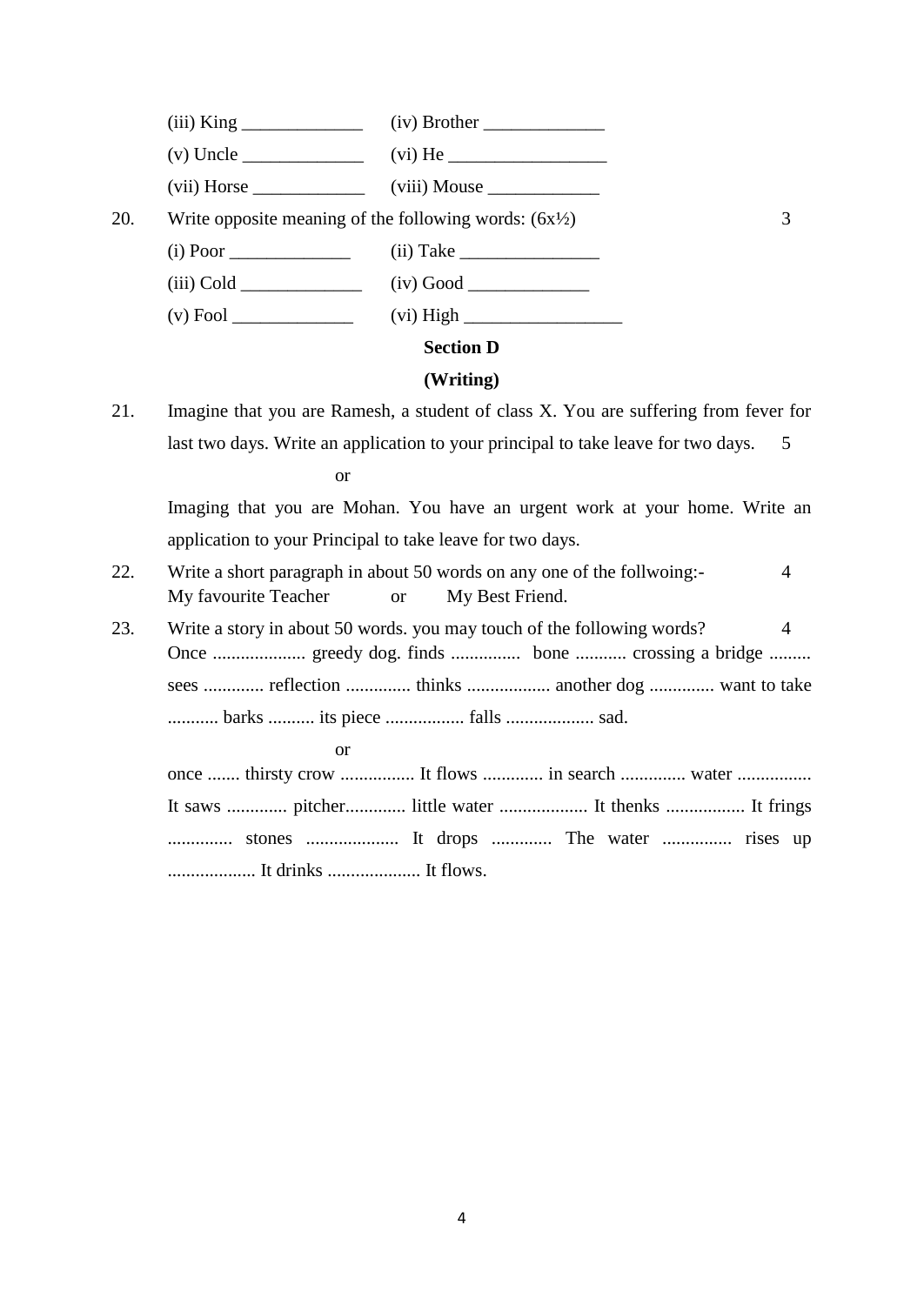# माध्यमिक शिक्षा बोर्ड (मूक बधिर) परीक्षा-2022

### मॉडल प्रश्न पत्र - 2021-22

### कक्षा-10

### विषय- हिन्दी

पूर्णांक 80

- 1. परीक्षार्थी अपने प्रश्न–पत्र पर नामांक अवश्य लिखे।
- 2. सभी प्रश्न करने अनिवार्य है।
- 3. प्रत्येक प्रश्न का उत्तर दी गई उत्तर पुस्तिका में ही लिखें।
- 4. जिन प्रश्नों में आन्तरिक खण्ड है उन सभी के उत्तर एक साथ लिखें।

### खण्ड 'अ'

### अपठित पद्यांश

निम्नलिखित में से किसी एक अपठित पद्यांश को पढ़कर उसके नीचे लिखे प्रश्नों के उत्तर  $1.$ लिखिए। 5

वीर जवानो सूनो तुम्हारे सम्मुख एक सवाल है।

जिस धरती ने तुमको सींचा

अपने खून-पसीने से,

हार गई दुश्मन की गोली

वज्र सरीखे सीने से।

जब-जब उठी तुम्हारी बांहे होता वश मे काल है।

जिस धरती के लिए सदा

तुमने सब कूछ कुर्बान किया,

शूली पर चढ़-चढ़, हंस-हंस कर

कालकूट विष-पान किया।

जब-जब तुमने कदम बढ़ाया, हुई दिशाऐं लाल है।

- उपर्युक्त पद्यांश का उचित शीर्षक लिखिए। (क)
- कदम बढ़ाने पर दिशाऐं कैसी हुई है? (ख)
- धरती को किससे सींचा गया है?  $(\pi)$
- काव्यांश में सीने को किसके समान बताया गया है? (घ)

(अ) फूल (ब) वज्र (स) कागज (द) मिट्टी

काव्यांश में पान का अर्थ है- $(\overline{S})$ 

> (अ) खाना (ब) हँसना (स) रोना (द) गाना अथवा

'जन्म दिया माता-सा जिसने.

# समय 3.45 घंटे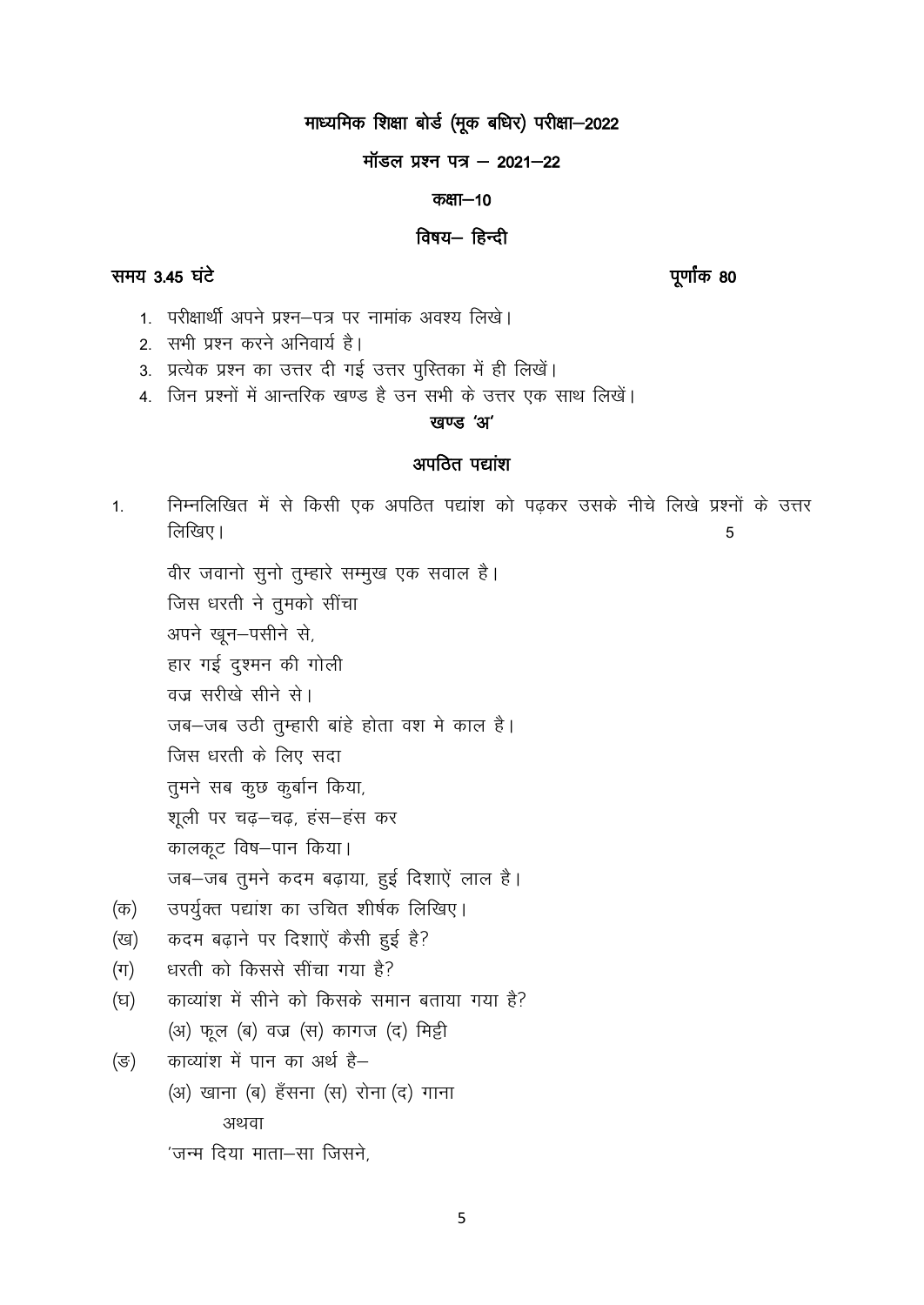किया सदा लालन–पालन. जिसके मिटटी जल से ही, है रचा गया हम सबका तन गिरिवर नित रक्षा करते है उच्च उठा के श्रृंग महान, जिसके लता द्रुमादिक करते हमको अपनी छाया दान. माता केवल बाल–काल मे निज अंक में धरती है हम अशक्त जब तलक तभी तक पालन पोषण करती है. मातृभूमि करती है सबका, लालन सदा मृत्यू पर्यन्त, जिसके दया– प्रवाहों का होता न कभी सपने में अंत।

- उपर्युक्त पद्यांश का उचित शीर्षक लिखिए। (क)
- हम सबका तन किससे रचा गया है? (ख)
- माता हमें कब अंक (गोद) में लेती है।  $(\pi)$
- "अशक्त" शब्द का विलोम है?  $(\overline{z})$

(अ) विकलांग (ब) शक्तिहीन (स) सशक्त (द) स्वावलम्बी

- माता शब्द का पर्यायवाची है-(ङ)
	- (अ) जननी (ब) माँ (स) मातृ (द) उपरोक्त सभी
- निम्नलिखित गद्यांश से संबधित प्रश्नों के उत्तर दीजिए–  $2.$

5

सदाचार का शिष्टाचार से घनिष्ट सम्बन्ध है। सदाचार सौजन्य की पूँजी है। सदाचार के बिना मनुष्य का जीवन निराधार होता है। और शिष्टाचार बिना सदाचारी पुरुष भी जीवन के माधूर्य से वंचित हो जाता है। प्राचीन देशों में शिष्टाचार को उच्च स्थान दिया है। चीन में प्राचीनकाल से शिष्टाचार के बड़ी उच्चकोटि के नियम रहे है और उन्ही के अनुसार बर्ताव होता रहा है। हमारे देश में भी सदैव पारस्परिक व्यवहार में स्नेह सदभाव की झलक दिखती रही है, दूसरों की भावनाओं का ध्यान रखना और संभव ऐसी बात न कहना जिससे दूसरे को ठेस पंहुचे नियम हमारे समाज में सदा व्याप्त रहा है।

- उक्त गद्यांश का उचित शीर्षक दीजिए।  $1<sub>1</sub>$
- सदाचार का किससे धनिष्ट सम्बन्ध है?  $2.$
- हमारे समाज में कौनसा नियम व्याप्त रहा है?  $3.$
- $\overline{4}$

(स) निम्न (द) कोई नहीं (अ) उच्च (ब) मध्य

किस देश में प्राचीन काल से शिष्टचार के बड़ी उच्च कोटि के नियम रहे है  $5<sup>1</sup>$ (अ) पाकिस्तान (ब) चीन (स) अमेरिका (द) ब्रिटेन

अथवा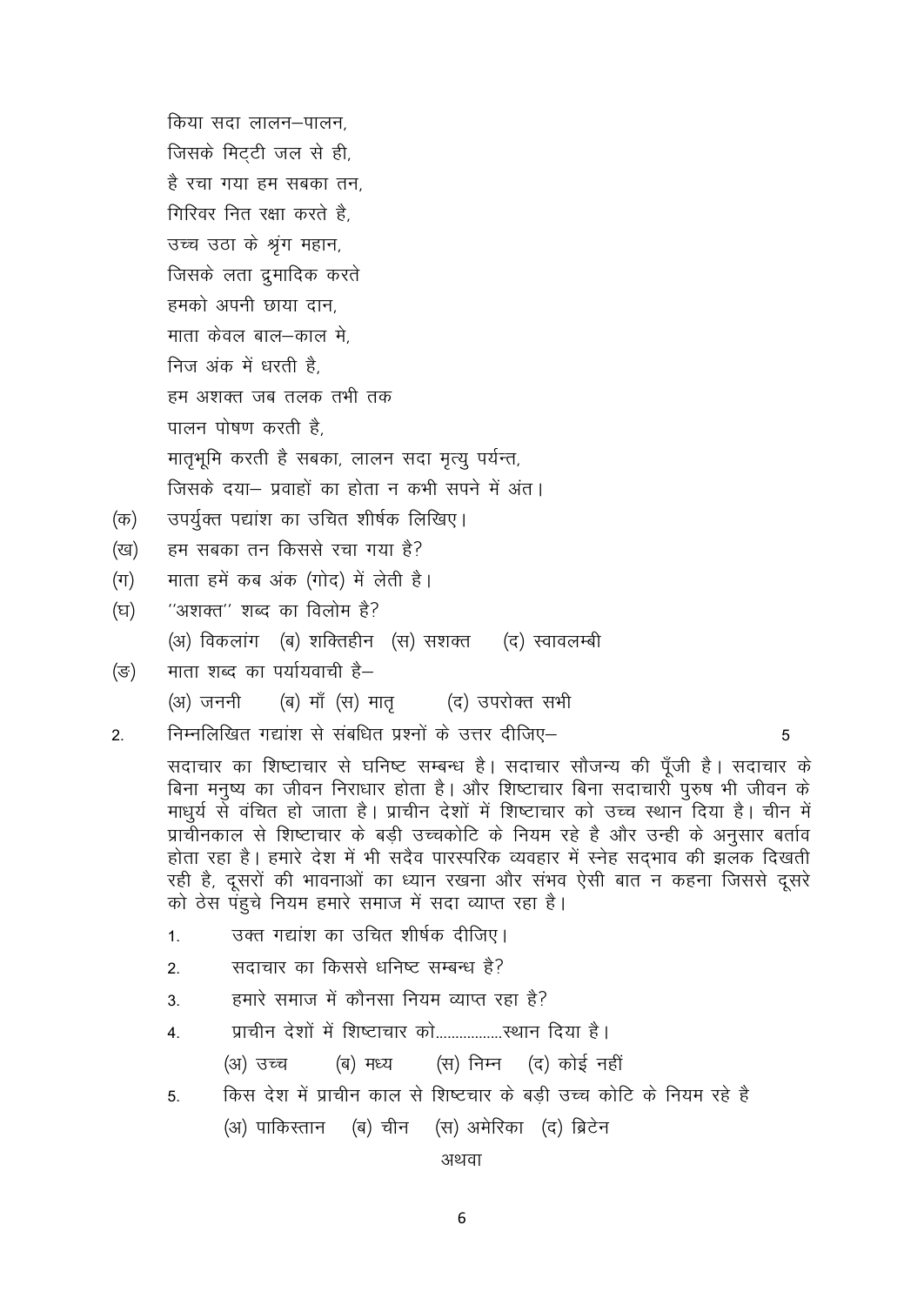निम्नलिखित गद्यांश से संबंधित प्रश्नों के उत्तर दीजिए–

नेहरूजी ने एक सभा में भाषण देते हुए इस बात पर बल दिया था कि छात्रों को शिक्षा के साथ–साथ खेलों का महत्व भी समझना चाहिए। खेल शिक्षा का एक महत्वपूर्ण अंग है। खेद है कि आप खेंलों की आवश्यकता को खूब समझते है पर खेल सामग्री के अभाव की ओर कभी आपका ध्यान नहीं गया। खेलों के अनेक लाभ है ये स्वास्थ्य के लिए बड़े उपयोगी है । खेल अनुशासन समय पालन सहयोग तथा सदभावना का भी पाठ पढाते हैं।

- खेल किसका महत्वपूर्ण अंग है।  $1.$
- खेलों से क्या लाभ है।  $2.$
- इस गद्यांश का शीर्षक लिखों?  $3.$
- किसने खेलों के महत्व को समझने की सलाह दी है।  $\overline{4}$ .
	- (ब) गांधी जी ने (अ) नेहरूजी
	- (स) सुभाषचन्द्र बोस ने (द) इन्दिरा गांधी
- सहयोग शब्द का समानार्थी शब्द है–  $5<sup>1</sup>$ 
	- (अ) असहयोग (ब) समझौता (स) सहायता (द) अनुशासन

### खण्ड 'ब'

 $\mathsf{R}$ 

निम्नलिखित विषयों मे से किसी एक विषय पर 150 शब्दों में निबन्ध लिखिए–  $3<sub>l</sub>$ 

- (क) हमारे राष्ट्रीय पर्व (ख) मेरा प्रिय खेल
- (ग) रक्षाबंधन (घ) दीपावली
- स्वयं को रा.मा.वि. अजमेर का छात्र 'प्रकाश' मानते हुए अपने पिताजी का स्थानान्तरण जयपुर  $\overline{4}$ . हो जाने पर स्थानान्तरण प्रमाण पत्र (TC) हेत् प्रार्थना पत्र लिखिए।  $6\phantom{a}$

अथवा

स्वयं को 'कमल किशोर मानते हुए सचिव, मा.शि.बोर्ड अजमेर को अंकतालिका में नाम सुधार हेतु प्रार्थना पत्र लिखिए।

|    | 5. क्रिया की परिभाषा लिखिए।                                      |                      | 1              |
|----|------------------------------------------------------------------|----------------------|----------------|
| 6. | निम्नलिखित शब्दों में से विशेषण शब्द छाँटिए।                     |                      | $\overline{2}$ |
|    | (क) आम बहुत मीठा है।                 (ख) गौरा का बछड़ा पुष्ट था। |                      |                |
| 7. | काल किसे कहते है? परिभाषा लिखिए।                                 |                      | 1              |
| 8. | निम्नलिखित वाक्यों में से संज्ञा शब्द छॉटकर लिखिए।               |                      | $\mathcal{P}$  |
|    | (क) मै जयपुर में रहता हूँ।                                       | (ख) गाय घास खाती है। |                |
| 9. | निम्नलिखित वाक्याशों के लिए एक शब्द लिखिए।                       |                      | 2              |
|    | (क) जो संभव न हो।                                                | (ख) चित्र बनाने वाला |                |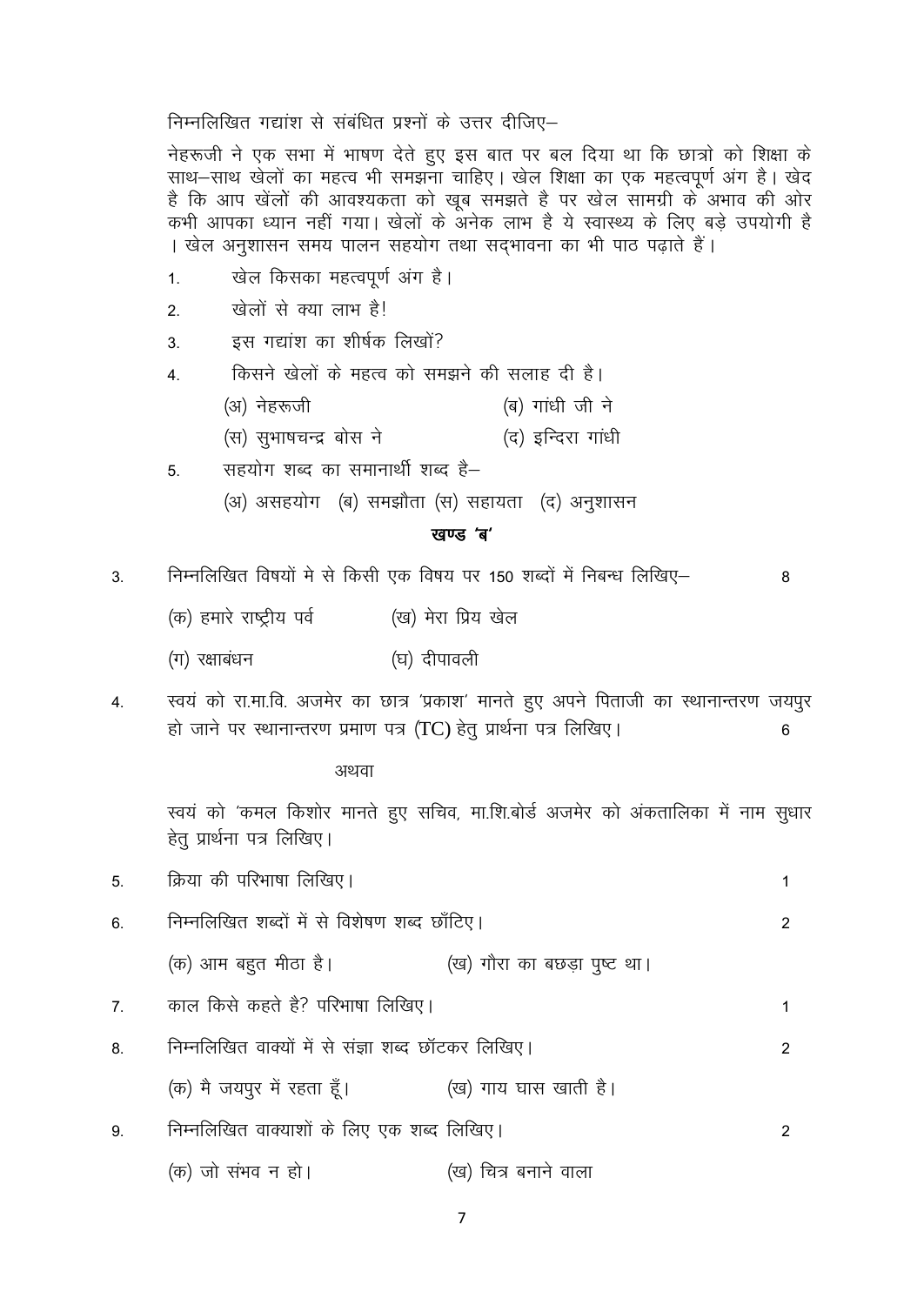- निम्नलिखित वाक्यों को शुद्ध रूप में लिखिए।  $10.$ 2 (क) यह महिला विद्वान है। (ख) चह चाय बहुत मीठा है। निम्नलिखित पठित पद्यांश को पढकर नीचे दिए गए प्रश्नों के उत्तर लिखिए। 5  $11.$ मन की मन ही माँझ रही। कहिए जाइ कौन पै उधौ, नाही परत कही। अवधि अधार आस आवन की, तन मन बिथा सही। अब इन जोग सँदेसनि सुनि–सुनि, बिरहिनि बिरह दही। चाहति हतीं गृहारि जितहिं तैं, उत तैं धार बही। 'सुरदास' अब धीर धरहिं क्यों, मरजादा न लही।। प्रस्तूत पद किसके द्वारा लिखित है। (क) किसके मन की बात मन में ही रह गई। (ख) गोपियाँ अपने मन में कौनसी बात रखे हुए हैं।  $(\pi)$ गोपियों की विरहाग्नि और अधिक क्यों बढ़ गई? (घ) 'धार बही' का क्या आशय है? (ভ) अथवा बादल, गरजो!  $12.$ घेर घेर घोर गगन धाराधर ओ! ललित ललित, काले घूँघराले, बाल कल्पना के से पाले, विद्युत छबि उर में, कवि, नवजीवन वाले। वज्र छिपा, नूतन कविता फिर भर दो- बादल गरजो। उपर्युक्त पद्यांश का उचित शीर्षक लिखिए। (क) कवि बादल को क्या घेरने के लिए कह रहा है। (ख) कवि ने बादलों की तूलना किससे की है।  $(\pi)$ प्रस्तुत पद्यांश में से आकाश शब्द का पयार्यवाची शब्द लिखिये। (घ) 'बादल' का एक पर्यायवाची लिखिए।  $(\overline{S})$ खण्ड 'स' निम्नलिखित पठित गद्यांश को पढकर नीचे दिए गए प्रश्नों के उत्तर दीजिए।  $13.$ 
	- हालदार साहब की आदत पड़ गई, हर बार कस्बे से गुजरते समय चौराहे पर रूकना, पान खाना और मूर्ति को ध्यान से देखना। एक बार जब कौतूहल दुर्दमनीय हो उठा तो पानवाले से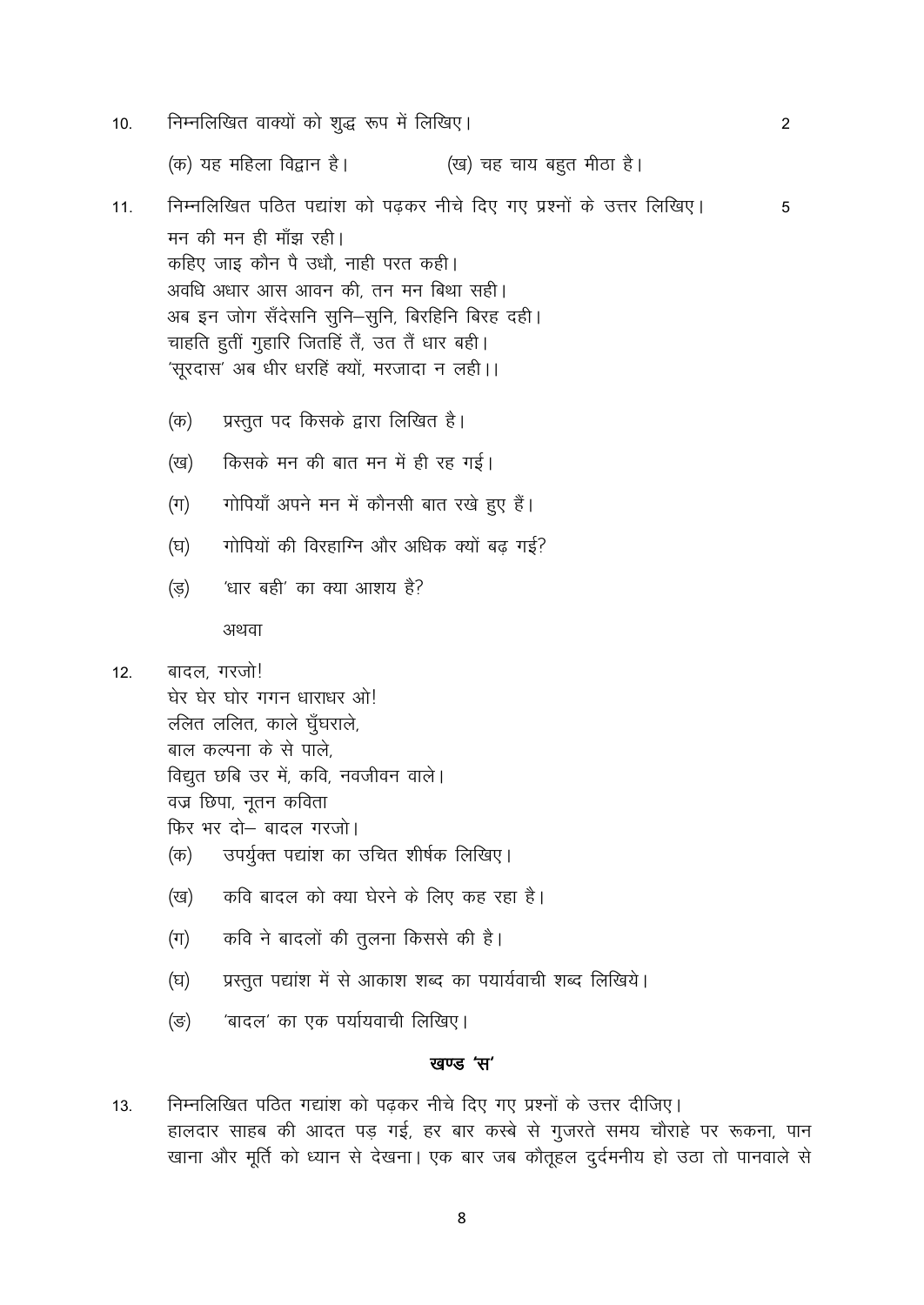ही पूछ लिया क्यों भई! क्या बात है? यह तुम्हारे नेताजी का चश्मा हर बार बदल कैसे जाता हे?

पान वाले के खुद के मुँह में पान दूँसा हुआ था। वह एक काला मोटा और खुशमिजाज आदमी था। हालदार साहब का प्रश्न सुनकर वह आँखों ही आँखो में हँसा। उसकी तोंद थिरकी। पीछे घूमकर उसने दुकान के नीचे पान थूका और अपनी ला-काली बतीसी दिखाकर बोला, कैप्टन चश्मेवाला करता है।

- हालदार साहब को क्या आदत पड गई थी? (क)
- पानवाला कैसा व्यक्ति था? (ख)
- चश्मे को बदलने का काम कौन करता था?  $(\pi)$
- गद्यांश का उपयुक्त शीर्षक लिखिए। (घ)
- प्रस्तूत गद्यांश में से 'पतला' शब्द का विलोम शब्द लिखिए। (ভ)

#### अथवा

ऊपर की तस्वीर से यह नहीं माना जाए कि बाल गोबिन भगत साधु थे। नहीं, बिलकुल गृहस्थ! उनकी गृहिणी की तो मूझे याद नहीं, उनके बेटे और पतोहू को तो मैंने देखा था। थोडी खेतीबारी भी थी, एक अच्छा साफ-सुथरा मकान भी था। किन्तू, खेतीबारी करते, परिवार रखते भी, बालगोबिन भगत साधू थे– साधू की सब परिभाषाओं में खरे उतरने वाले। कबीर को 'साहब' मानते थे, उन्हीं के गीतों को गाते, उन्हीं के आदेशों पर चलते। कभी झूठ नहीं बोलते, खरा व्यवहार रखते। किसी की चीज नहीं छूते, न बिना पूछे व्यवहार में लाते। जो कूछ खेत में पैदा होता सिर पर लादकर पहले उसे साहब के दरबार में ले जाते— जो उनके घर से चार कोस दर पर था। एक कबीरपंथी मठ से मतलब! वह दरबार में भेंट रूप रख लिया जाकर 'प्रसाद' रूप में जो उन्हें मिलता, उसे घर लाते और उसी से गुजर चलाते।

- बालगोबिन सदगृहस्थ थे– यह आप कैसे कह सकते हैं? (क)
- बालगोबिन को गृहस्थ होते हुए भी भगत साध क्यों कहा गया? (ख)
- बालगोबिन किसके किन आदर्शों पर चलते थे?  $(\pi)$
- (घ) वे अपनी फसलों को लादकर कहाँ ले जाते थे?
- मठ भगत जी की फसलों का क्या करता था? (ন্ত)
- नीचे दिये गए बहुविकल्पी प्रश्नों के सही उत्तर लिखिए। (1x10)  $13.$

 $10$ 

(i) श्रीकृष्ण ने गोपियों को समझाने के लिए किसे भेजा?

(अ) उद्धव को (ब) सूरदास को (स) भ्रमर को (द) अक्रूर को

- (ii) तूलसीदास द्वारा रचित मुख्य ग्रन्थ कौनसा है–
	- (अ) रामचरित मानस(ब) भ्रमरगीत (स) कवितावली (द) विनय पत्रिका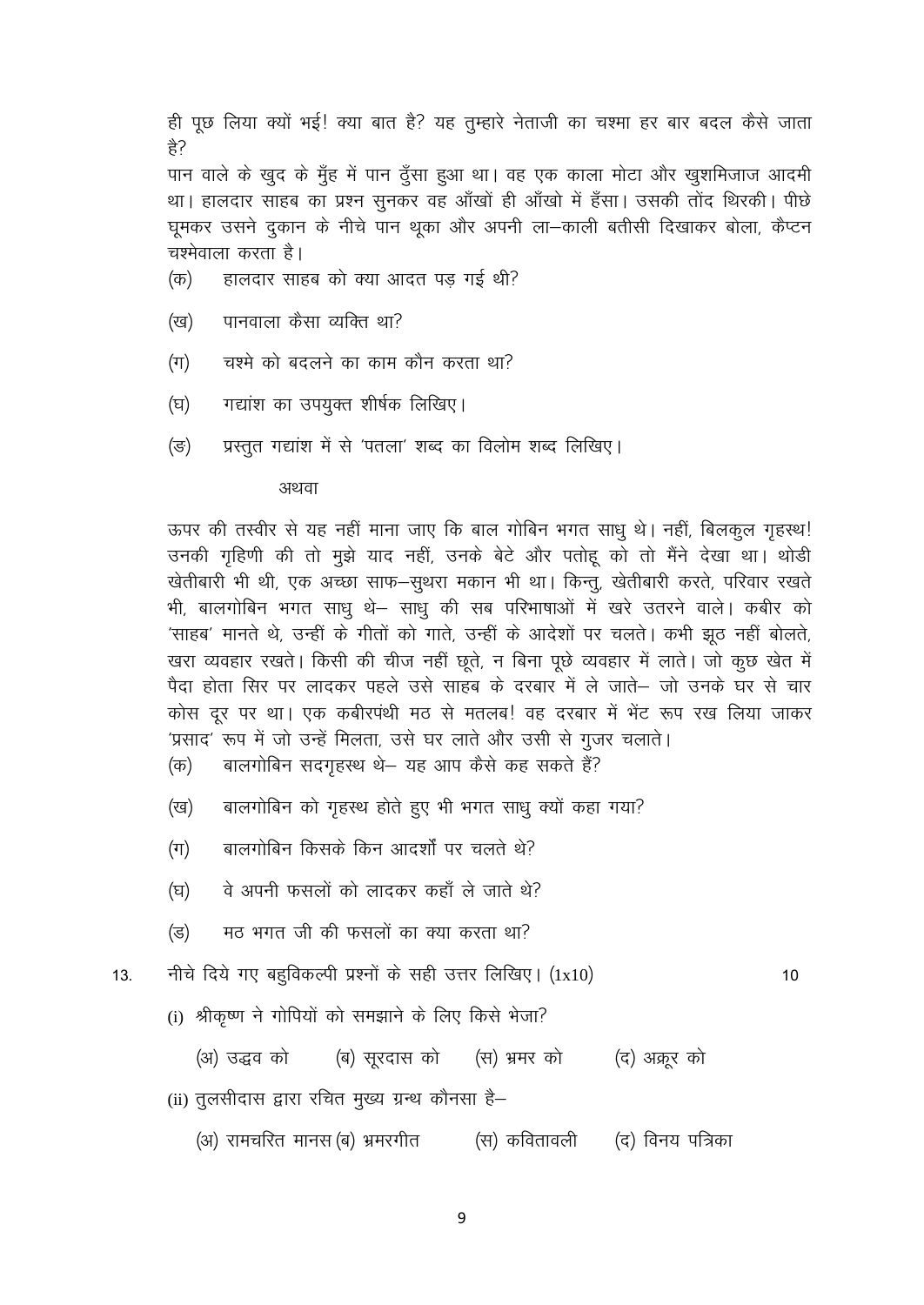(iii) 'निराला' ने उत्साह गीत में सम्बोधन किया है– (ब) धरती को (स) बालकों को (द) सभी को (अ) बादलों को (iv) यामिनी से तात्पर्य है-(अ) तारों भरी चांदनी रात (ब) फूलों की खुशबू (स) अँधेरी रात (द) बरसात (v) लेखिका मन्न भंडारी का जन्म कहाँ हुआ था? (स) भानुपुरा (द) दिल्ली (अ) जयपुर (ब) अजमेर (vi) मानवीय करूणा की दिव्य चमक बताया गया है-(अ) लेखक को (ब) परिमल संस्था को (स) फादर बुल्के को (द) माँ को (vii) 'लखनवी अंदाज' कहानी के लेखक है-(ब) जयशंकर प्रसाद (स) धर्मपाल (द) सुमित्रानंदन पंत (अ) यशपाल (viii) बाल गोबिन भगत अनुयायी थे-(अ) रामानन्द जी के (ब) सूरदास के (स) कबीर के (द) कृष्ण के  $(ix)$  लेखक के पिताजी मछलियों को क्या खिलाते थे— (ब) मूँगफली (स) आटे की गोलियाँ (द) मिठाई (अ) चने  $(x)$  इंग्लैण्ड की कौनसी महारानी भारत आ रही थी? (अ) एलिजाबेथ (ब) डायना (स) जाँर्ज (द) विक्टोरिया अतिलघुत्तरात्मक प्रश्न (उत्तर सीमा 20 शब्द) प्रसाद जी की प्रमुख काव्य रचनाओं के नाम लिखिए। 14. गोपियों को उद्धव का संदेश किसके समान लगा।  $15.$ नवाब साहब के सामने क्या रखे थे?  $16.$ फादर बुल्के के परिवार में कौन–कौन थे?  $17.$ मईया लेखक को क्या कहकर भोजन खिलाने की जिद करती थी?  $18.$ रानी के आगमन पर अचानक कौनसी समस्या सामने आई?  $19.$ लघुत्तरात्मक प्रश्न (उत्तर सीमा 30 शब्द)

10

 $\mathbf{1}$ 

 $\mathbf{1}$ 

 $\mathbf{1}$ 

 $\mathbf{1}$ 

 $\overline{1}$ 

 $\mathbf{1}$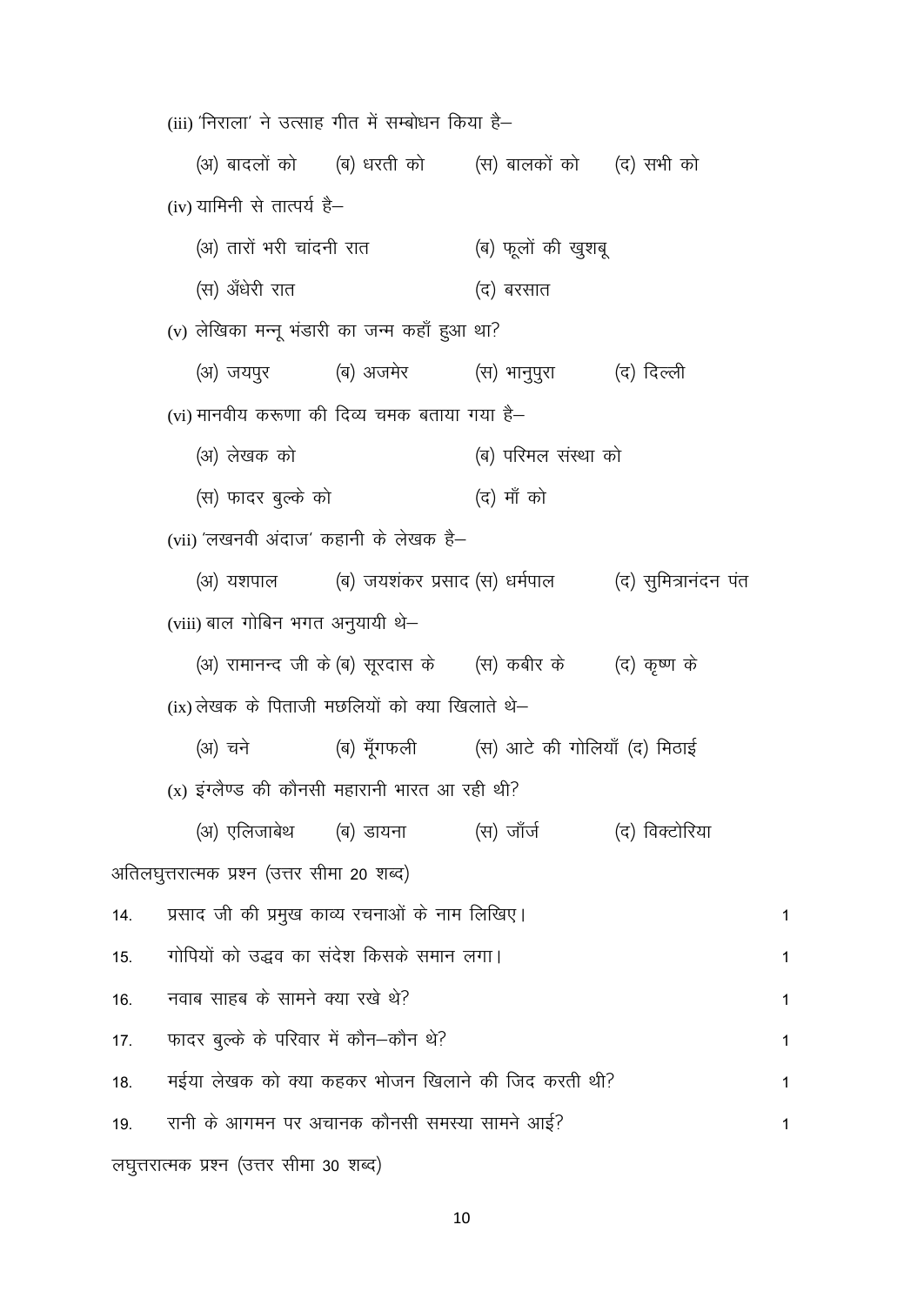| 20. | 'फादर बुल्के' के व्यक्तित्व का वर्णन कीजिए।                   |                       | 2              |
|-----|---------------------------------------------------------------|-----------------------|----------------|
| 21. | परशुराम ने अपने विषय में सभा में क्या कहा?                    |                       | 2              |
| 22. | 'माता का अंचल' पाठ में लेखक ने किसका वर्णन किया है?           |                       | $\overline{2}$ |
| 23. | नाक लगने से पहले क्या काम किया गया?                           |                       | $\overline{2}$ |
| 24. | टुन्नु के मारे जाने की खबर सुनकर दुलारी की क्या दशा हुई?      |                       | $\overline{2}$ |
|     | निबन्धात्मक प्रश्न                                            |                       |                |
| 25. | उस्ताद बिस्मिल्लाह खाँ के व्यक्तित्व का वर्णन कीजिए।          |                       | 4              |
|     | अथवा                                                          |                       |                |
|     | लेखिका मन्नू भंडारी का जीवन वर्णन लिखिए।                      |                       |                |
| 26. | 'कन्यादान' कविता का सार अपने शब्दों में लिखिए।                |                       | 4              |
|     | अथवा                                                          |                       |                |
|     | संकलित पदों के आधार पर 'भ्रमर गीत' की मुख्य विशेषताएँ बताईये। |                       |                |
| 27. | निम्नलिखित में से किसी एक कवि या लेखक का परिचय लिखिए।         |                       | 2              |
|     | (क) कबीर                                                      | (ख) सूरदास            |                |
|     | (ग) स्वयं प्रकाश                                              | (घ) रामवृक्ष बेनीपुरी |                |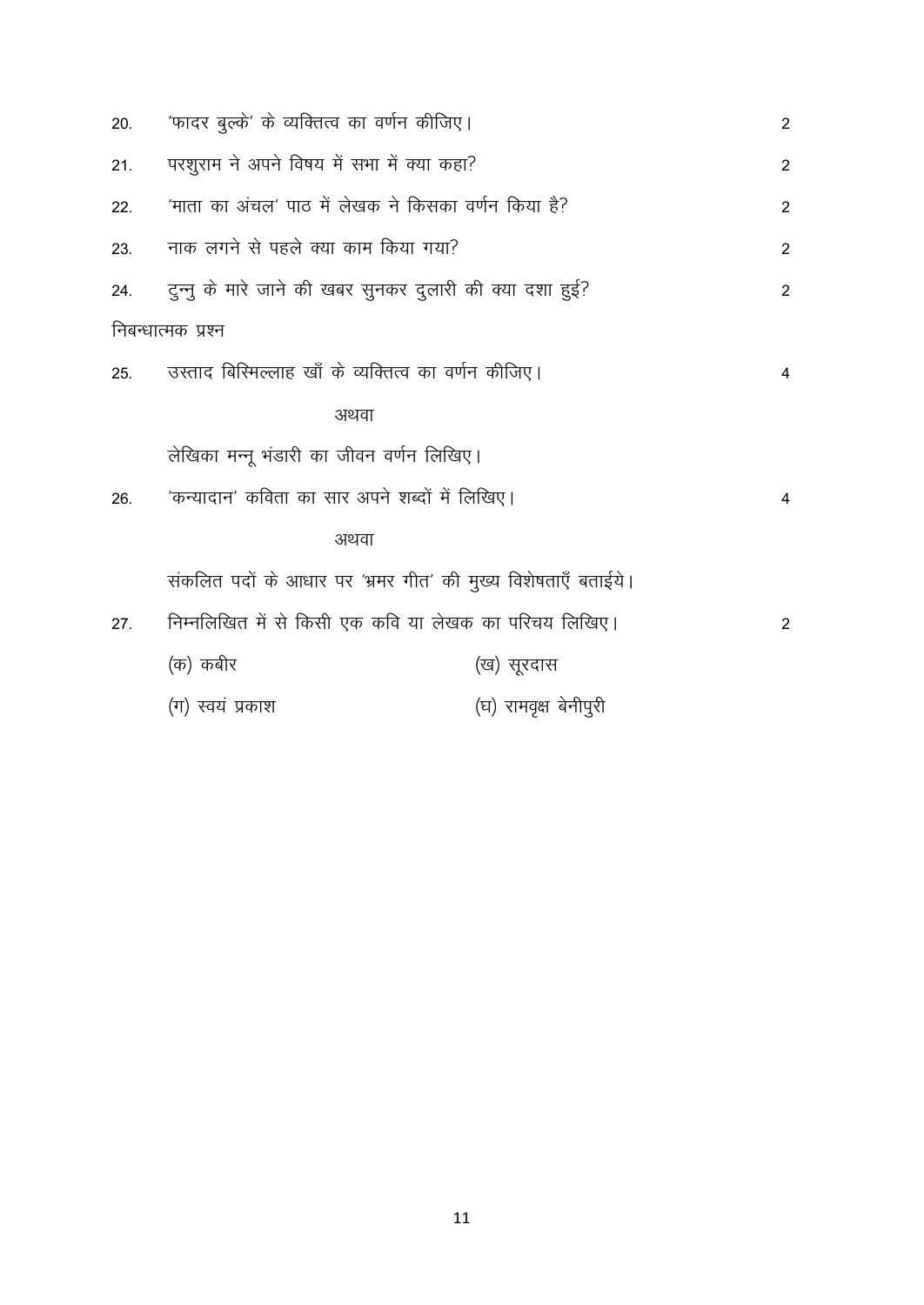# माध्यमिक शिक्षा बोर्ड (मूक बधिर) परीक्षा-2022 मॉडल प्रश्न पत्र कक्षा $-10$ विषय : विज्ञान

समय 3:45 घंटे

पूर्णांकः 80

परीक्षार्थियों के लिए सामान्य निर्देश:

- 1. परीक्षार्थी सर्वप्रथम प्रश्न–पत्र पर नामांकन अनिवार्य रूप से लिखें।
- 2. सभी प्रश्न करने अनिवार्य हैं।
- 3. प्रत्येक प्रश्न का उत्तर दी गई उत्तर पुस्तिका में लिखें।
- <u>4. जिन प्रश्नों में आन्तरिक खण्ड है उन सभी के उत्तर एक साथ ही लिखे।</u>
- 5. अंक विभाजन

| खण्ड          | प्रश्नों के प्रकार                  | प्रश्न                 | प्रश्नों की | अंक प्रत्येक                | कुल    |
|---------------|-------------------------------------|------------------------|-------------|-----------------------------|--------|
|               |                                     | क्रमांक                | संख्या      | प्रश्न                      | अंकभार |
| $\mathbf{A}$  | बहुविकल्प प्रश्न                    | $1(i \text{ to } xii)$ | 12          |                             | 12     |
|               | प्रश्न रिक्त स्थानपूर्ति            | $2(i \text{ to } vi)$  | 6           |                             | 6      |
|               | अति लघुत्तरात्मक (उत्तर शब्द सीमा   | $3(i \text{ to } xii)$ | 12          |                             | 12     |
|               | 10 शब्द)                            |                        |             |                             |        |
| B             | लघूत्तरात्मक (उत्तर शब्द सीमा 30    | $4$ to 6               | 13          | $\mathcal{D}_{\mathcal{L}}$ | 26     |
|               | शब्द)                               |                        |             |                             |        |
| $\mathcal{C}$ | दीर्घ उत्तरीय प्रश्न (उत्तर सीमा 50 | 17 to 20               | 4           | $\mathcal{R}$               | 12     |
|               | शब्द)                               |                        |             |                             |        |
| D             | निबंधात्मक प्रश्न (उत्तर शब्द सीमा  | 21 to 23               | 3           | $\overline{4}$              | 12     |
|               | 100 शब्द)                           |                        |             |                             |        |

प्रश्न संख्या (i to xii)) तक के प्रश्नों के उत्तरों का सही विकल्प का चयन कर कोष्ठक में  $1.$ लिखों।  $(1x12=12)$ 

| (i)  | लोहा को जिंक से लेपित करने की क्रिया को कहते है–        |                   |                       |        |                   |
|------|---------------------------------------------------------|-------------------|-----------------------|--------|-------------------|
|      | (क) संक्षारण           (ख) गैल्वनीकरण   (ग) पानी चढ़ाना |                   |                       |        | (घ) विद्युत अपघटन |
| (ii) | निम्नलिखित में से कौनसी एक दहन अभिक्रिया है–            |                   |                       |        |                   |
|      | (क) जल का उबलना                                         |                   | (ख) मोम का पिघलना     |        |                   |
|      | (ग) पेट्रोल का जलना                                     |                   | (घ) इनमें से कोई नहीं |        |                   |
|      | (iii) लैक्टिक अम्ल का प्राकृतिक स्रोत है–               |                   |                       |        |                   |
|      | (क) दही               (ख) इमली                          |                   | (ग) सिरका             |        | (घ) टमाटर         |
|      | (iv) सबसे कठोर तत्व कौन-सा है-                          |                   |                       |        |                   |
|      | (क) सोना             (ख) चॉदी                           |                   | (ग) जिंक              |        | (घ) हीरा          |
|      | $(v)$ प्रकाश संश्लेषी अंगक है-                          |                   |                       |        |                   |
|      | (क) पत्ती               (ख) हरित लवक    (ग) क्लोरोफिल   |                   |                       |        | (घ) क्लोरोप्लास्ट |
|      | (vi) मनुष्य में कितने जोडी गुणसूत्र पाये जाते हैं-      |                   |                       |        |                   |
|      | (क) 26 (ख) 14                                           | $(\mathrm{T})$ 23 |                       | (घ) 18 |                   |
|      | (vii) आनुवंशिकी का पिता कहा जाता है-                    |                   |                       |        |                   |
|      | (क) मेण्डल को       (ख) डार्विन को     (ग) अरस्तु को    |                   |                       |        | (घ) हैल्डेन को    |
|      | (viii) प्रकाश की किरणों के समूह को कहते हैं-            |                   |                       |        |                   |
|      | (क) प्रकाश स्रोत       (ख) किरण पूंज     (ग) प्रदीप्त   |                   |                       |        | (घ) प्रकीर्णन     |
|      |                                                         |                   |                       |        |                   |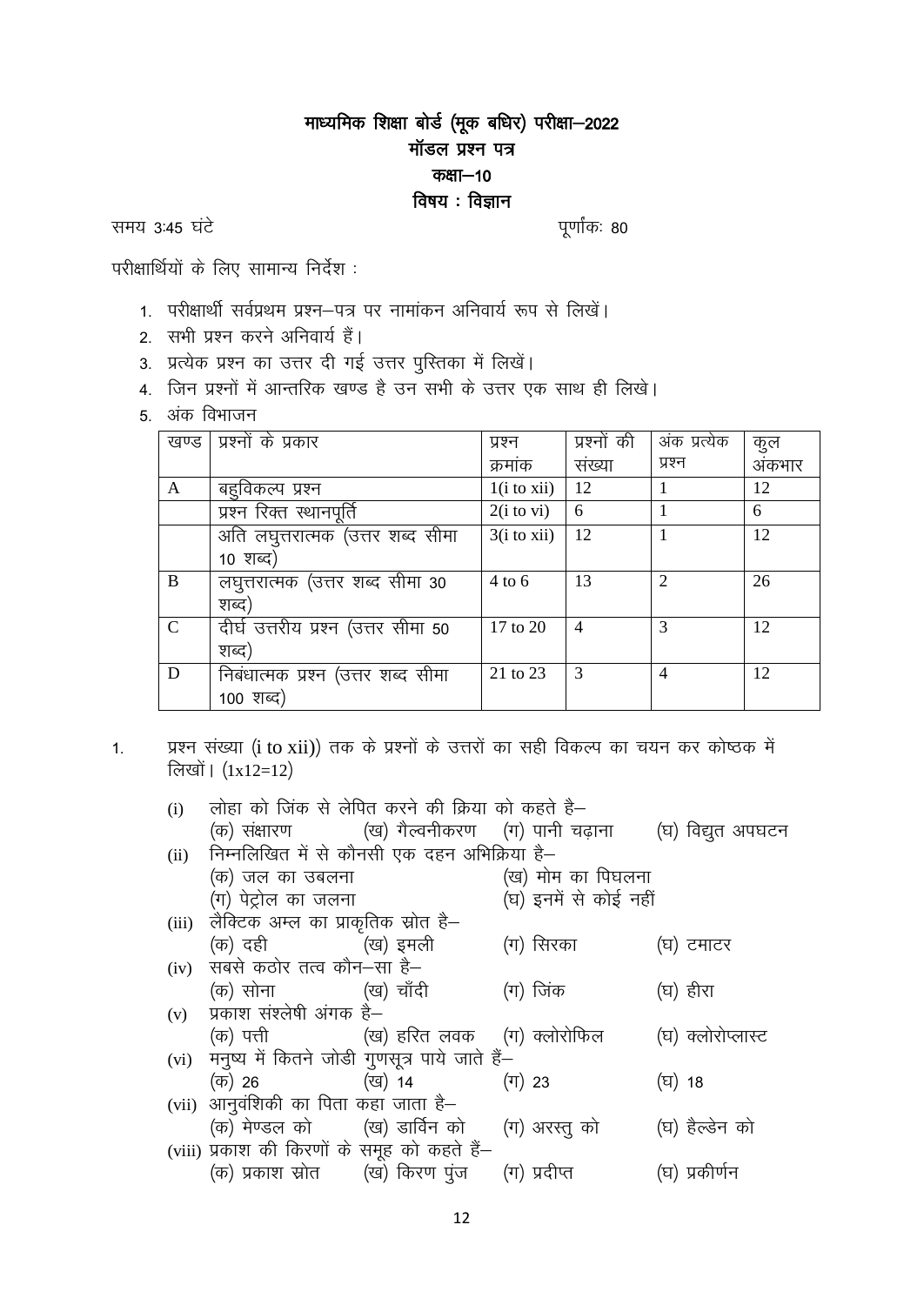$(ix)$  पवन विद्युत जनित्र में पवन की चाल कम से कम कितनी होनी चाहिए? (क) 15 Km/h (ख) 150 Km/h  $(\pi)$  1.5 Km/h (ঘ) 1500 Km/h इनमें से फल पकाने के लिए प्रयुक्त होते हैं–  $(x)$ (ग) एथिलीन (ख) जिबरेलिन्स (घ) साइटोकाइनिन (क) ऑक्सिन  $(x_i)$  हरे पौधे होते हैं-(ख) अपघटक (ग) उपभोक्ता (घ) आहार श्रृंखला (क) उत्पादक  $(xii)$  जल दिवस कब मनाया जाता है– (क) 20 मार्च को (ख) 23 मार्च को (ग) 20 अप्रैल को (घ) 23 अप्रैल को प्रश्न संख्या (i to vi) तक रिक्त स्थनों की पूर्ति कीजिए–  $2.$ रासायनिक अभिक्रिया में बने नए पदार्थ ................... कहलाते है। (अभिकारक / उत्पाद)  $(i)$ अम्ल पानी में घूलकर ..................... देता है। ( $H^+$  आयन / OH आयन)  $(ii)$ (iii) संतान का लिंग के लिए .......................... उत्तरदायी है। (माता / पिता) अग्नाशय से ...................... स्रावित होता है। (इन्सूलिन / ऐस्ट्रोजन)  $(v)$ प्रश्न संख्या (1 to xii) के प्रश्नों के उत्तर एक शब्द या एक पंक्ति में लिखिए |(1x12) 12  $3.$  $CaO(s)$  का सामान्य नाम लिखिए?  $(i)$ धात्विक आक्साइडों की प्रकृति क्या होती है?  $(ii)$ (iii) सोल्डर का प्रमुख उपयोग लिखिए? (iv) मनुष्य के शरीर की सबसे बड़ी ग्रंथि का नाम लिखो? मनुष्य का वैज्ञानिक नाम क्या है?  $(v)$ (vi) प्रकाश का मार्ग किस प्रकार होता है? (vii) पवनों का देश किसे कहते है? (viii) हाइड़ोजन बम किस अभिक्रिया पर आधारित है?  $(ix)$  आयोडीन की कमी से कौनसा रोग होता है? वृक्क के ऊपर स्थित अन्तः स्रावी ग्रंथि का नाम लिखिए।  $(X)$ (xi) पर्यावरण मुख्य रूप से कितने घटकों का बना होता है?  $(xii)$  मछली के श्वसन अंग का नाम लिखो। खण्ड 'ब'  $(2x13)$ ऊष्मा के आधार पर अभिक्रिया कितने प्रकार की होती है? नाम लिखिए।  $4.$  $\overline{2}$ रासायनिक अभिक्रिया किसे कहते है?  $5<sub>1</sub>$ 2 दो संश्लेषित संसुचकों के नाम लिखिए।  $6 \overline{6}$  $\mathfrak{p}$ मस्तिष्क का कौनसा भाग शरीर की स्थिति तथा सन्तुलन का अनुरक्षण करता है?  $7<sub>1</sub>$ 2

एक जीव में नियंत्रण एवं समन्वय के तंत्र की क्या आवश्यकता है? 8.

सरल सुक्ष्मदर्शी में किस लैंस का उपयोग होता है? 9.

 $\overline{2}$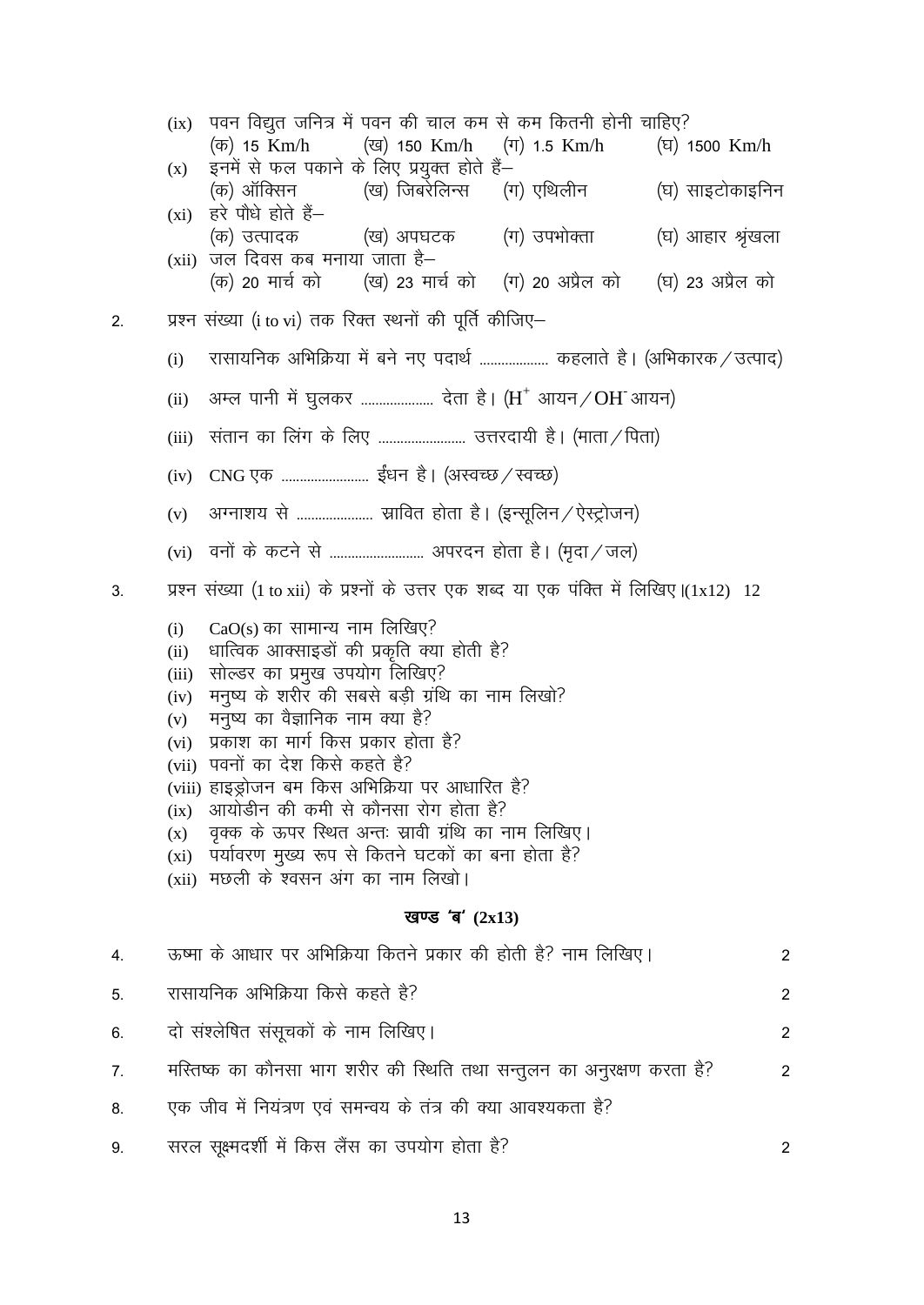| 10. | किसी गोलीय दर्पण की फोकस दूरी क्या होती है?                                             | $\overline{2}$ |
|-----|-----------------------------------------------------------------------------------------|----------------|
| 11. | एक HP (अश्वशक्ति) बराबर कितना वाट होता है?                                              | $\overline{2}$ |
| 12. | अमीटर को विद्युत परिपथ में किस क्रम में जोड़ा जाता है?                                  | $\overline{2}$ |
| 13. | ऊर्जा के पारम्परिक स्रोत के नाम लिखिए।                                                  | $\overline{2}$ |
| 14. | मिश्र धातु किसे कहते है? दो उदाहरण दीजिए।                                               | $\overline{2}$ |
| 15. | पोषी स्तर क्या है?                                                                      | $\overline{2}$ |
| 16. | दो नवीनकरण ऊर्जा स्रोतों के नाम लिखिए।                                                  | $\overline{2}$ |
|     | खण्ड 'स' $(3x4)$                                                                        |                |
| 17. | लोहे को जंग से बचाने के लिये दो तरीके बताइए?                                            | 3              |
| 18. | पाचक एन्जाइमों का क्या कार्य है?                                                        | 3              |
| 19. | जीन प्रारूप (जीनोटाइप) किसे कहते है?                                                    | 3              |
| 20. | लैंस की क्षमता क्या है? इसका SI मात्रक क्या है।                                         | 3              |
|     | खण्ड 'द' $(4x3)$                                                                        |                |
| 21. | दैनिक जीवन में pHका महत्व लिखिए।                                                        | 4              |
|     | अथवा                                                                                    |                |
|     | अम्ल व क्षार के दो-दो रासायनिक गुण लिखिए।                                               | 4              |
| 22. | वायवीय श्वसन व अवायवीय श्वसन में अन्तर लिखिए।                                           | 4              |
|     | अथवा                                                                                    |                |
|     | मानव पांचन तंत्र का रचना चित्र बनाइये एवं इसकी कार्यविधि लिखिए।                         |                |
| 23. | श्रेणीक्रम संयोजन एवं सामान्तरक्रम संयोजन विद्युत परिपथ में अन्तर स्पष्ट कीजिए।         | 4              |
|     | अथवा                                                                                    |                |
|     | ओम का नियम लिखिए एवं ओम का नियम के अध्ययन के लिए विद्युत परिपथ का आरेख चित्र<br>बनाइए । |                |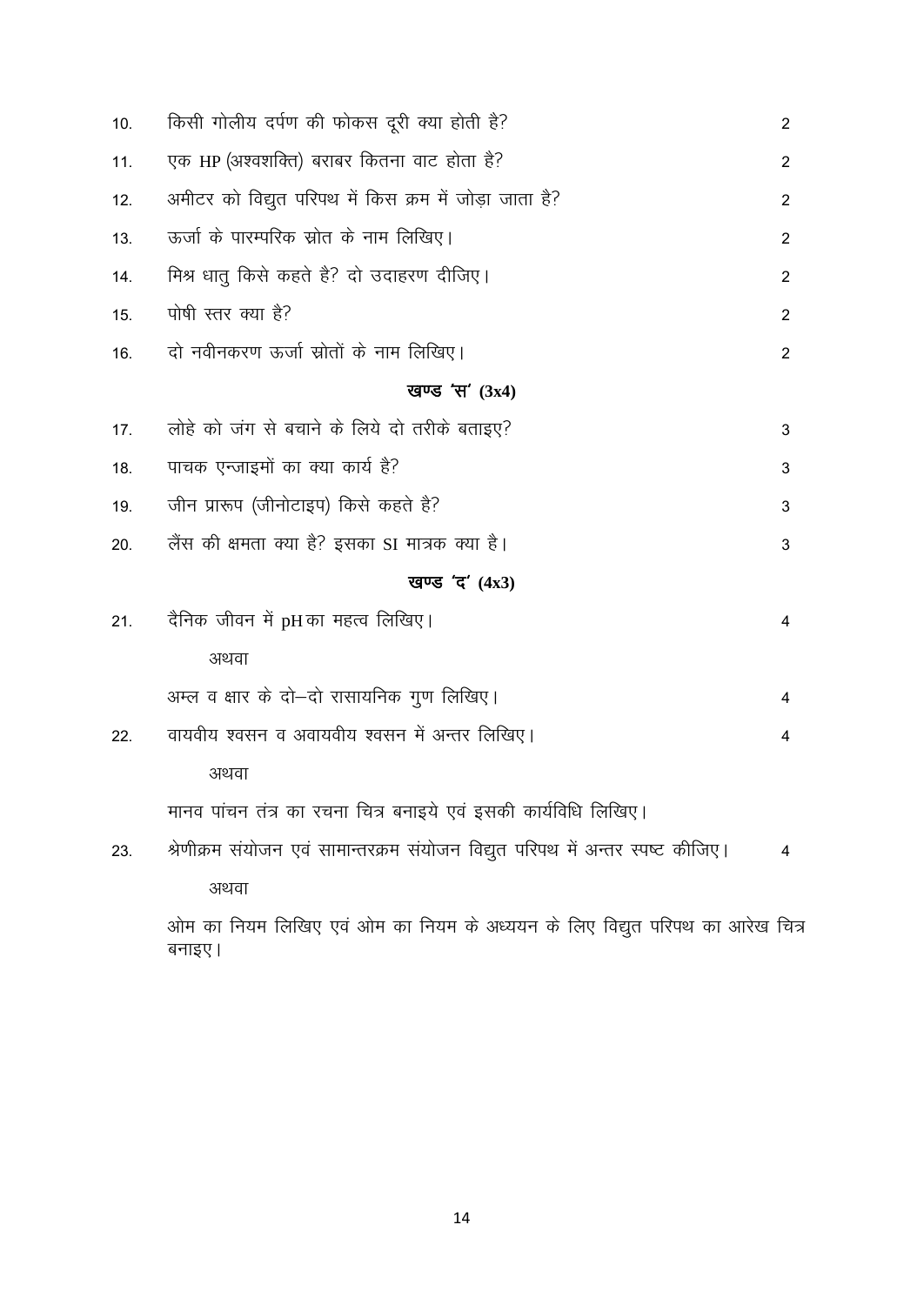# माध्यमिक शिक्षा बोर्ड (मूक बधिर) परीक्षा-2022 मॉडल प्रश्न पत्र कक्षा-10 विषय: गणित

समय 3:45 घंटे

पूर्णांकः 80

परीक्षार्थियों के लिए सामान्य निर्देश :

- 1. परीक्षार्थी सर्वप्रथम प्रश्न–पत्र पर नामांकन अनिवार्य रूप से लिखें।
- 2. सभी प्रश्न करने अनिवार्य हैं।
- 3. प्रत्येक प्रश्न का उत्तर दी गई उत्तर पुस्तिका में लिखें।
- 4. जिन प्रश्नों में आन्तरिक खण्ड है उन सभी के उत्तर एक साथ ही लिखे।
- 5. अंक विभाजन

| खण्ड          | प्रश्नों के प्रकार                  | प्रश्न                | प्रश्नों की    | अंक                         | कुल    |
|---------------|-------------------------------------|-----------------------|----------------|-----------------------------|--------|
|               |                                     | क्रमांक               | संख्या         | प्रत्येक                    | अंकभार |
|               |                                     |                       |                | प्रश्न                      |        |
| A             | बहुविकल्प प्रश्न                    | $1(i \text{ to } xx)$ | 20             |                             | 20     |
|               | अति लघुत्तरात्मक (उत्तर शब्द सीमा   | $2(i \text{ to } x)$  | 10             |                             | 10     |
|               | 10 शब्द)                            |                       |                |                             |        |
| B             | लघुत्तरात्मक (उत्तर शब्द सीमा 30    | 3 to 15               | 13             | $\mathcal{D}_{\mathcal{L}}$ | 26     |
|               | शब्द)                               |                       |                |                             |        |
| $\mathcal{C}$ | दीर्घ उत्तरीय प्रश्न (उत्तर सीमा 50 | 16 to 19              | $\overline{4}$ | 3                           | 12     |
|               | शब्द)                               |                       |                |                             |        |
| D             | निबंधात्मक प्रश्न (उत्तर शब्द सीमा  | 20 to 22              | 3              | 4                           | 12     |
|               | 100 शब्द)                           |                       |                |                             |        |

### खण्ड 'अ'

प्रश्न संख्या (i to xx) तक के प्रश्नों के उत्तरों का सही विकल्प का चयन कर कोष्ठक में  $1.$ लिखों। (1x20=20)

| (i) | दो या अधिक संख्याओं का H.C.F. होता है।                        |       |                                                                              |                 |
|-----|---------------------------------------------------------------|-------|------------------------------------------------------------------------------|-----------------|
|     | (क) सबसे छोटा उभयनिष्ठ                                        |       | (ख) केवल उभयनिष्ठ                                                            |                 |
|     | (ग) सबसे बड़ी संख्या                                          |       | (घ) सबसे बड़ा उभयनिष्ठ                                                       |                 |
|     | (ii) $2x^2+3x+4=0$ बहुपद में a, b, c का मान होगा –            |       |                                                                              |                 |
|     | $(31)$ 2, 3, 4,                                               |       | (ৰ) 4, 2, 3                                                                  |                 |
|     | $(\overline{H})$ 3, 2, 4                                      |       | (द) उपरोक्त में से कोई नहीं                                                  |                 |
|     | (iii) सबसे छोटी अभाज्य संख्या है-                             |       |                                                                              |                 |
|     | $(3)$ 5                                                       | (ৰ) 4 | (स) 3                                                                        | (द) 2           |
|     |                                                               |       | (iv) एक ऐसी संख्या जिसके 1 और स्वयं के अतिरिक्त कोई गुणनखण्ड न हो कहलाती है। |                 |
|     |                                                               |       | (अ) भाज्य संख्या      (ब) अभाज्य संख्या  (स) सम संख्या                       | (द) विषम संख्या |
|     | (v) द्विघात बहुपद के अधिक से अधिक शून्यकों की संख्या होती है– |       |                                                                              |                 |
|     | (अ) 1                                                         | (ब) 2 | (स) 3                                                                        | द) 4            |
|     |                                                               |       |                                                                              |                 |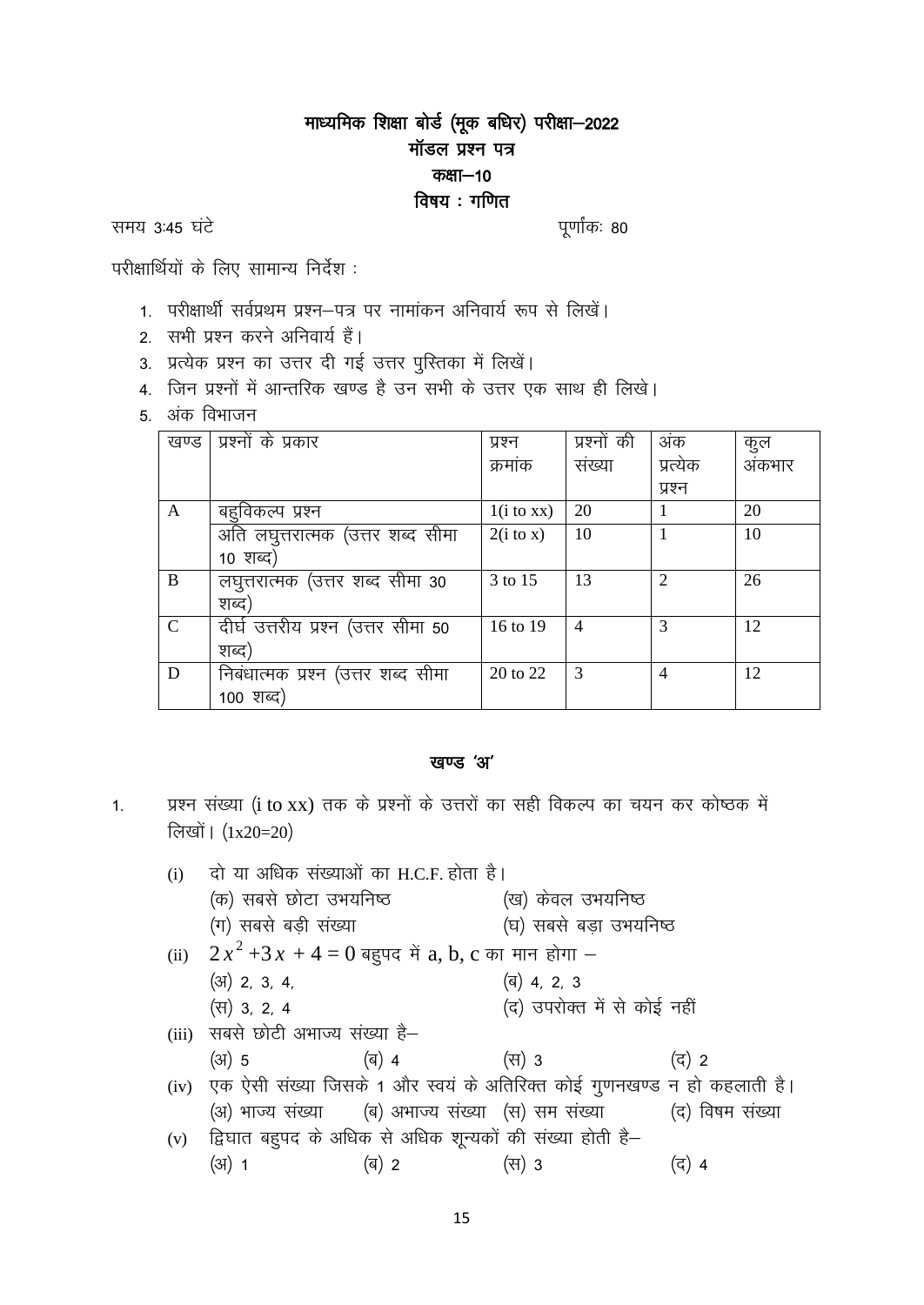| (vi) | समान्तर श्रेढ़ी 7,5,3,1,—1,—3 का सार्व अन्तर होगा—<br>$(3)$ 5  | (ৰ) 6     | (स) 9                                                               | (द) 11                                                                                                                          |
|------|----------------------------------------------------------------|-----------|---------------------------------------------------------------------|---------------------------------------------------------------------------------------------------------------------------------|
|      |                                                                |           |                                                                     | (vii) यदि द्विघात बहुपद $ax^2 + bx + c$ के शून्यक $\alpha$ और $B$ हो तो $\alpha + \beta$ का मान                                 |
|      | होगा—                                                          |           |                                                                     |                                                                                                                                 |
|      | (31) $\alpha + B = \frac{-b}{a}$                               |           | (a) $\alpha + B = \frac{-c}{a}$                                     |                                                                                                                                 |
|      | (स) $\alpha + B = c$                                           |           | (द) $\alpha + B = \frac{-b}{c}$                                     |                                                                                                                                 |
|      | इनके पदों की संख्या होगी।                                      |           |                                                                     | (viii) समान्तर श्रेढ़ी का प्रथम और अंतिम पद 1 और 11 है इसके पदों का योगफल 36 है तो                                              |
|      | $(3)$ 5                                                        | (ब) 6     | (स) 9                                                               | (द) 11                                                                                                                          |
| (ix) |                                                                |           |                                                                     | किसी समान्तर श्रेढ़ी के प्रथम पद 2 और सार्व अंतर 3 हो तो समान्तर श्रेढी होगी।                                                   |
|      |                                                                |           |                                                                     | $(\text{3})$ 2,5,8,11 $(\text{\overline{q}})$ 2,6,18,54 $(\text{\overline{q}})$ 2,4,-1,-3 $(\text{\overline{q}})$ 2,2,23,3,4,4, |
| (x)  | एक वृत्त से अधिक से अधिक कितनी जीवाएं खींची जा सकती है।        |           |                                                                     |                                                                                                                                 |
|      | (अ) अनन्त                                                      | (ब) सीमित | (स) शून्य                                                           | (द) कोई नहीं                                                                                                                    |
| (xi) | त्रिभुज में कितनी भुजाएं होती है—                              |           |                                                                     |                                                                                                                                 |
|      | (अ) चार                                                        | (ब) पांच  | (स) छः                                                              | (द) तीन                                                                                                                         |
|      | (xii) निम्न में से कौन सी क्षैतिज रेखा है—                     |           |                                                                     |                                                                                                                                 |
|      | (3I)                                                           | (ब)       |                                                                     |                                                                                                                                 |
|      | (स)                                                            | (द)       |                                                                     |                                                                                                                                 |
|      | (xiii) $\sin 30^\circ$ का मान है –<br>(31) $\frac{1}{2}$       |           | (स) $\frac{1}{\sqrt{2}}$ (द) $\frac{\sqrt{3}}{2}$                   |                                                                                                                                 |
|      |                                                                |           |                                                                     |                                                                                                                                 |
|      | (xiv) $\cos^2 45^0$ का मान है ?                                |           |                                                                     |                                                                                                                                 |
|      | (31) $\frac{1}{\sqrt{2}}$                                      |           | (a) $\frac{\sqrt{3}}{2}$ (c) $\frac{1}{2}$ (c) $\frac{1}{\sqrt{3}}$ |                                                                                                                                 |
|      | (xv) सभी वृत्त होते है–<br>(अ) समरूप<br>(स) अर्द्धवृत्त        |           | (ब) सर्वांगसम<br>(द) इनमें से कोई नहीं                              |                                                                                                                                 |
|      | (xvi) एक त्रिभुज के शीर्ष होते है—<br>(अ) चार                  | (ब) तीन   | (स) पांच (द) दो                                                     |                                                                                                                                 |
|      | (xvii) यदि $cos(90-\theta) = \frac{1}{2}$ हो तो θ का मान होगा— |           |                                                                     |                                                                                                                                 |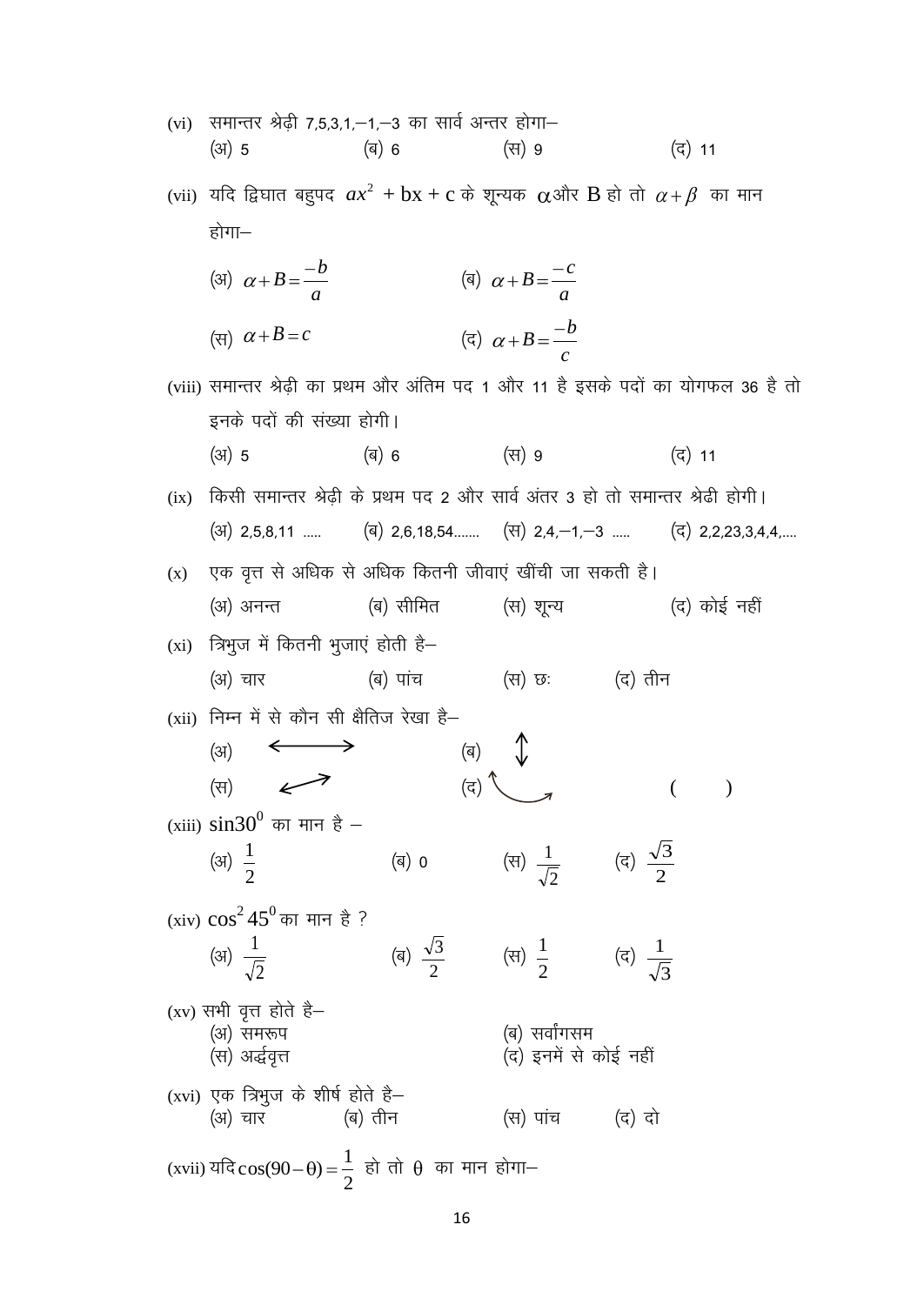(3) 30<sup>°</sup> (8) 60<sup>°</sup> (9) 45<sup>°</sup> (7) 90<sup>°</sup>  
\n(xviii) 
$$
\cos ec25° - \sec65°
$$
 65<sup>°</sup> 65<sup>°</sup> 65<sup>°</sup> 67<sup>°</sup> 74<sup>°</sup> 74<sup>°</sup> 87<sup>°</sup> 87<sup>°</sup> 87<sup>°</sup> 87<sup>°</sup> 87<sup>°</sup> 87<sup>°</sup> 87<sup>°</sup> 87<sup>°</sup> 87<sup>°</sup> 87<sup>°</sup> 87<sup>°</sup> 87<sup>°</sup> 87<sup>°</sup> 87<sup>°</sup> 87<sup>°</sup> 87<sup>°</sup> 87<sup>°</sup> 87<sup>°</sup> 87<sup>°</sup> 87<sup>°</sup> 87<sup>°</sup> 87<sup>°</sup> 87<sup>°</sup> 87<sup>°</sup> 87<sup>°</sup> 87<sup>°</sup> 87<sup>°</sup> 87<sup>°</sup> 87<sup>°</sup> 87<sup>°</sup> 87<sup>°</sup> 87<sup>°</sup> 87<sup>°</sup> 87<sup>°</sup> 87<sup>°</sup> 87<sup>°</sup> 87<sup>°</sup> 87<sup>°</sup> 87<sup>°</sup> 87<sup>°</sup> 87<sup>°</sup> 87<sup>°</sup> 87<sup>°</sup> 87<sup>°</sup> 87<sup>°</sup> 87<sup>°</sup> 87<sup>°</sup> 87<sup>°</sup> 87<sup>°</sup> 87<sup>°</sup> 87<sup>°</sup> 87<sup>°</sup> 87<sup>°</sup> 87<sup>°</sup> 87<sup>°</sup> 87<sup>°</sup> 87<sup>°</sup> 87<sup>°</sup> 87<sup>°</sup> 87<sup>°</sup> 87<sup>°</sup> 87<sup>°</sup> 87<sup>°</sup>

- समान्तर श्रेढ़ी 1, —2, —5, —8 का सार्व अंतर होगा?  $(ix)$
- समान्तर श्रेढ़ी के n पदों के योगफल का सूत्र होता है?  $(x)$

### खण्ड 'ब'

एक पासे को उछाला जाता है ज्ञात कीजिए–  $3<sub>l</sub>$ 

2.

(1) दो ऊपर आने की प्रायिकता होगी।

(2) 5 ऊपर आने की प्रायिकता होगी।

- अवनमन कोण को परिभाषित कीजिए।  $\overline{4}$ .
- मान ज्ञात कीजिए  $-2 \sin 45^\circ x \cos 45^\circ$  $5<sub>1</sub>$
- 4 sin  $18^0$  sec 75<sup>0</sup> का मान ज्ञात कीजिए। 6.
- बिन्दुओं A  $(3, 6)$  और B  $(2, 1)$  को मिलाने वाली रेखा के मध्य बिन्दु P के निर्देशांक ज्ञात  $7.$ कीजिए।
- बिन्दु (2, 3) और (-2, 6) के मध्य की दूरी ज्ञात कीजिए। 8.
- सूर्य के उन्नयन कोण में वृद्धि (0° से 90° तक) होने से किसी स्तम्भ की परछाई की लम्बाई में 9. क्या परिवर्तन होता है।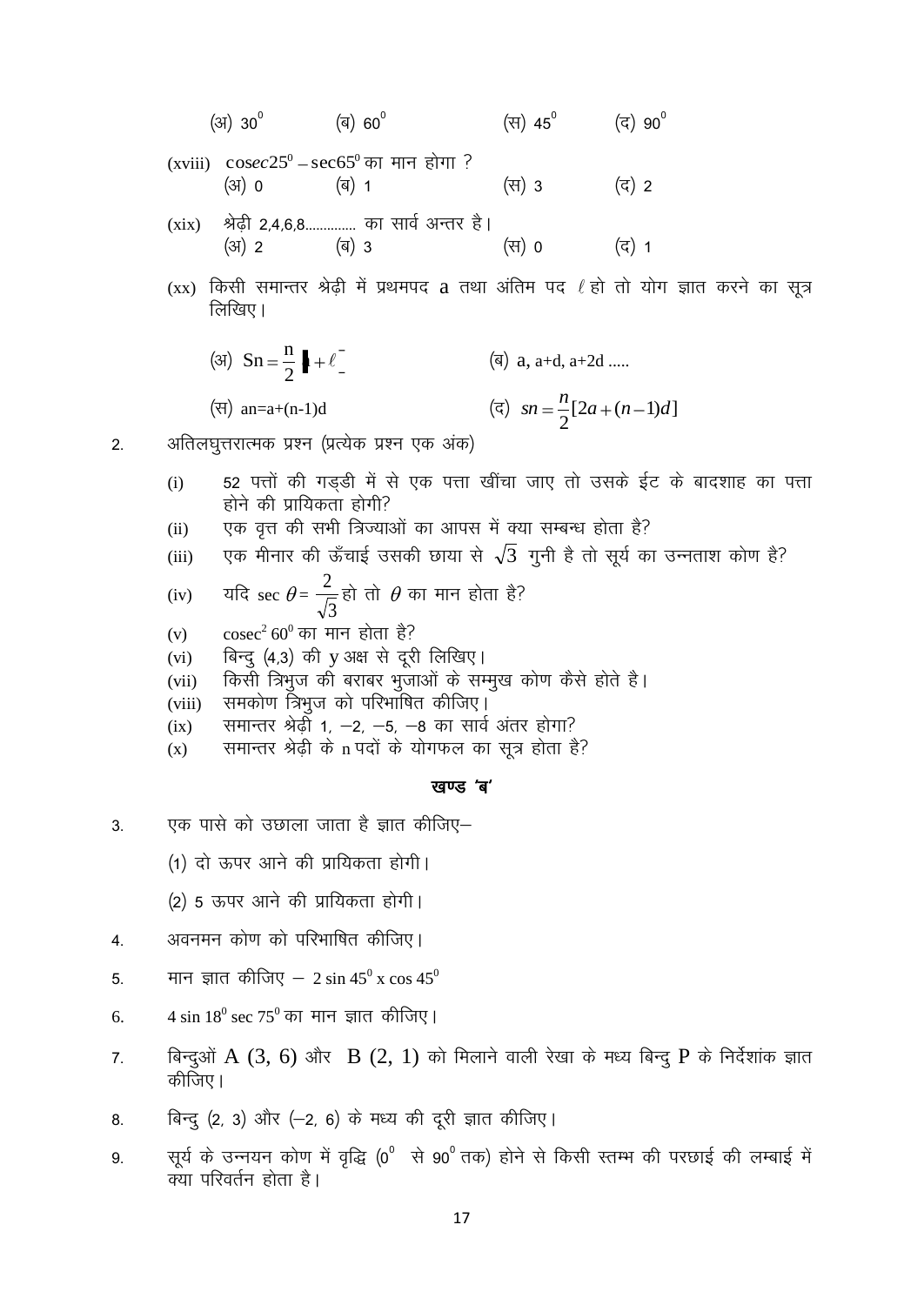रेखाखण्ड व किरण में अंतर लिखो।  $10.$ 

| वर्ग अंतराल | बारम्बारता $(+)$ | C.f.    |
|-------------|------------------|---------|
| $0 - 10$    | $x = ?$          | 5       |
| $10 - 20$   | 6                | 11      |
| $20 - 30$   | 3                | 14      |
| $30 - 40$   | 2                | $v = ?$ |

निम्न में से 'x' और 'y' का मान ज्ञात कीजिए।  $11.$ 

- $x^2 2x 8$  के शुन्यक ज्ञात कीजिए तथा शुन्यक का योग व गुणनफल ज्ञात कीजिए।  $12<sub>1</sub>$
- सामान्तर श्रेढी 2, 7, 12 ............. का 10वाँ पद ज्ञात कीजिए।  $13.$
- सिद्ध कीजिए  $\sin 65^0 + \cos 25^0 = 2 \cos 25^0$  $14.$
- समान्तर श्रेढी 10, 7, 4 ............ का 30वॉ पद ज्ञात कीजिए।  $15.$

#### खण्ड 'स'

7.5 सेमी लम्बा रेखाखण्ड खींचों और उसे 1:4 में विभक्त कीजिए। 16.

 $\overline{3}$ 

निम्न बारम्बारता बंटन की संचयी बारम्बारता सारणी बनाओ–  $17$ 

| ਰਾ         |  |    | $10-25$   25-40   40-55   55-70   3 | 70-85 | $85 - 100$ |
|------------|--|----|-------------------------------------|-------|------------|
| बारम्बारता |  | 44 | 26                                  |       |            |

- 18. सिक्के है और 5 रूपये के 10 सिक्के है यदि पिग्गी बैंक को हिलाकर उल्टा करने पर कोई एक सिक्का गिरने का परिणाम समप्रायिकहै तो इसकी क्या प्रायिकता है कि गिरा हुआ सिक्का—
	- 1. 50 पैसे का होगा।
	- 2. 5 रू. का नहीं होगा।
	- 3. 5 रू. का होगा।
- उस बिन्दु के निर्देशांक ज्ञात कीजिए जो बिन्दु (2,1) और (5,4) को मिलाने वाले रेखाण्ड को 19. 4:5 के अनुपात में अन्तः विभाजित करता है।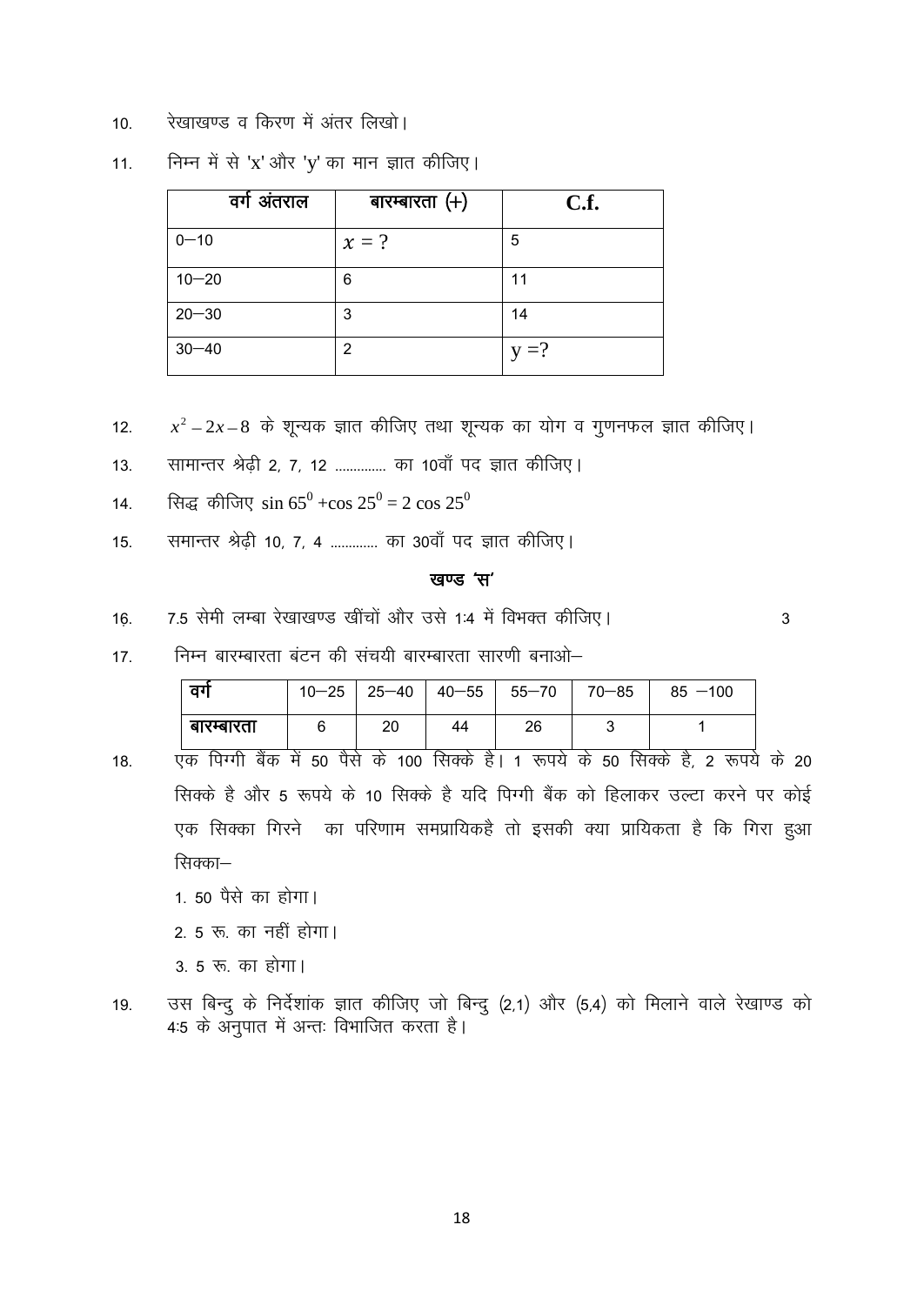4.5 सेमी त्रिज्या का एक वृत्त खींचिए इसके केन्द्र से 8 सेमी दूर बिन्दू से स्पर्श रेखा यूग्म  $20.$ खीचिए।

अथवा

एक त्रिभुज में  $\angle B = 90^{\circ}$ BC = 4 Cm AB = 3 Cm की रचना कीजिए फिर इसके संगत एक अन्य त्रिभुज की रचना कीजिए, जिसकी भुजाएं दिए हुए त्रिभुज की संगत भुजाओं की  $\frac{3}{4}$ गुना हो।

निम्नलिखित बंटन किसी फैक्ट्री के 50 श्रमिकों की दैनिक आय दर्शाता है–  $21.$ 

| दैनिक आय (रू. में) | 100-120   120-140   140-160   160-180   180-200 |    |  |    |
|--------------------|-------------------------------------------------|----|--|----|
| श्रमिकों की संख्या | 12                                              | 14 |  | 10 |

खींचिए–

अथवा

निम्न बारम्बारता बंटन का बहुलक ज्ञात कीजिए-

| । प्राप्ताक         | $0 - 10$ | $10 - 20$ | $\vert$ 20-30 $\vert$ 30-40 $\vert$ 40-50 $\vert$ 50-60 |    |  |
|---------------------|----------|-----------|---------------------------------------------------------|----|--|
| । छात्रों की संख्या | 5        | 12        | 14                                                      | 10 |  |

एक स्तम्भ के आधार से 40 मीटर दूर स्थित बिन्दु पर स्तम्भ के ऊपरी सिरे का उन्नयन कोण  $22.$  $\sim 60^{\circ}$  है तो स्तम्भ की ऊँचाई ज्ञात कीजिए।

अथवा

एक मीनार के आधार से 100 मीटर दूरी पर स्थित बिन्दु से शिखर का उन्नयन कोण 30<sup>0</sup> है तो मीनार की ऊंचाई ज्ञात करो।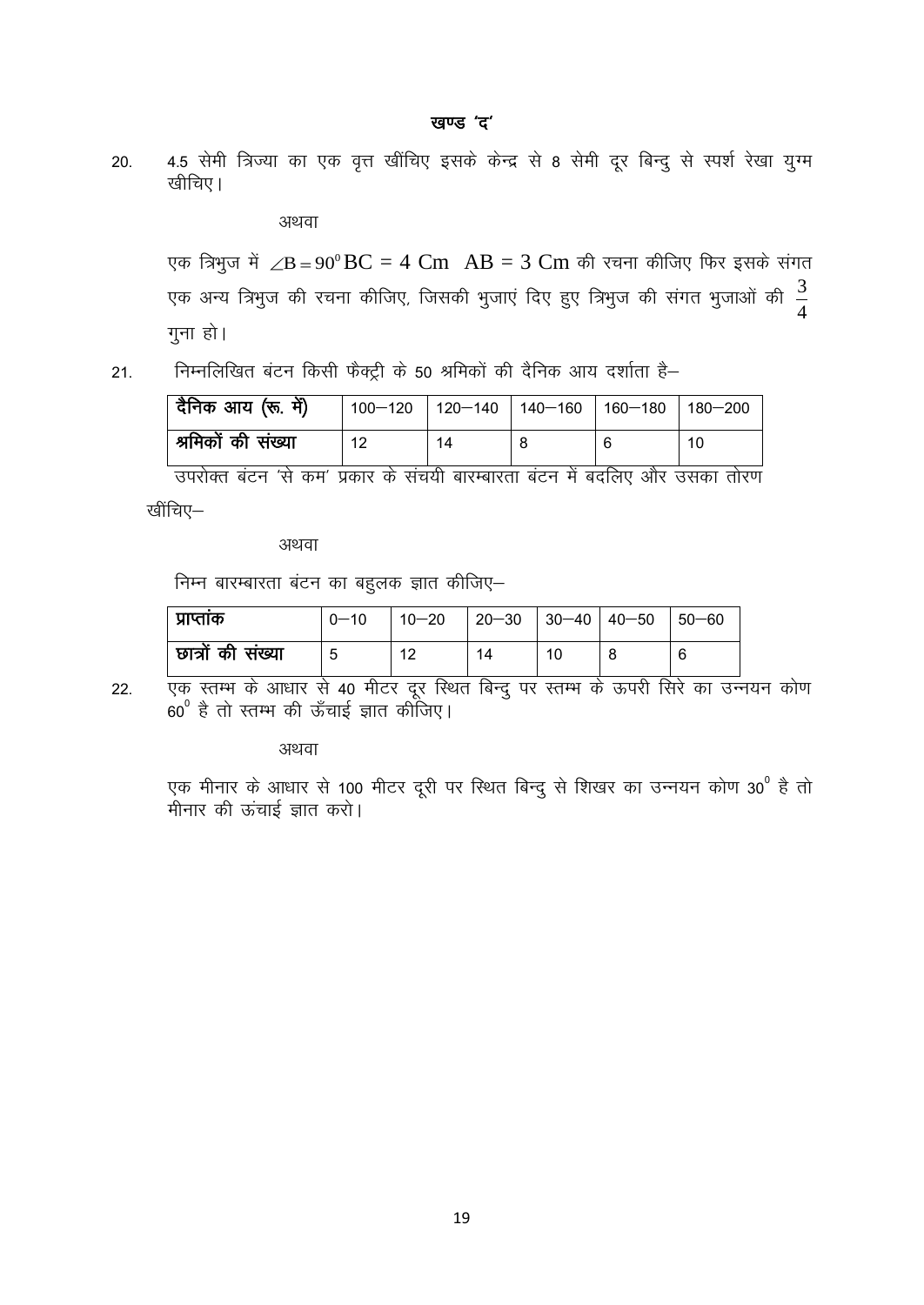|                            |                                                                                                                                                                         | माध्यमिक शिक्षा बोर्ड (मूक बधिर) परीक्षा—2022<br>मॉडल प्रश्न पत्र |  |
|----------------------------|-------------------------------------------------------------------------------------------------------------------------------------------------------------------------|-------------------------------------------------------------------|--|
|                            |                                                                                                                                                                         | कक्षा—10<br>विषय : सामाजिक विज्ञान                                |  |
| समय 3:45 घंटे              |                                                                                                                                                                         | पूर्णांकः 80                                                      |  |
|                            | परीक्षार्थियों के लिए सामान्य निर्देश :                                                                                                                                 |                                                                   |  |
| 8.<br>9.<br>10. अंक विभाजन | 6.  परीक्षार्थी सर्वप्रथम प्रश्न–पत्र पर नामांकन अनिवार्य रूप से लिखें।<br>7. सभी प्रश्न करने अनिवार्य हैं।<br>प्रत्येक प्रश्न का उत्तर दी गई उत्तर पुस्तिका में लिखें। | जिन प्रश्नों में आन्तरिक खण्ड है उन सभी के उत्तर एक साथ ही लिखे।  |  |
| 1.                         | बहुविकल्पीय प्रश्न (प्रत्येक प्रश्न 1 अंक)                                                                                                                              |                                                                   |  |
| (i)                        | राष्ट्रवाद का प्रारम्भ जिस देश में हुआ वह है–                                                                                                                           |                                                                   |  |
|                            | (अ) जर्मनी                                                                                                                                                              | (ब) फ्रांस                                                        |  |
|                            | (स) इंग्लैण्ड                                                                                                                                                           | (द) इटली                                                          |  |
|                            | (ii) जर्मन बलूत प्रतीक है–                                                                                                                                              |                                                                   |  |
|                            | (अ) वीरता का                                                                                                                                                            | (ब) स्वतन्त्रता का                                                |  |
|                            | (स) गुलामी का                                                                                                                                                           | (द) एकता का                                                       |  |
| (iii)                      | श्रीलंका स्वतन्त्र राष्ट्र बना–                                                                                                                                         |                                                                   |  |
|                            | $(31)$ 1942                                                                                                                                                             | (ब) 1948                                                          |  |
|                            | (स) 1947                                                                                                                                                                | (द) 1945                                                          |  |
| (iv)                       | वर्तमान में समवर्ती सूची में कितने विषय हैं–                                                                                                                            |                                                                   |  |
|                            | $(31)$ 49                                                                                                                                                               | (ৰ) 10                                                            |  |
|                            | (स) 12                                                                                                                                                                  | (द) 20                                                            |  |
| (v)                        | भारत में जनगणना कितने वर्ष पश्चात् होती है–                                                                                                                             |                                                                   |  |
|                            | $(31)$ 5                                                                                                                                                                | (ब) 10                                                            |  |
|                            | (स) 12                                                                                                                                                                  | (द) 20                                                            |  |
| (vi)                       | निम्नलिखित में से सामाजिक समूह कौनसा है?<br>(अ) फिक्की                                                                                                                  | (ब) सी.आई.आई.                                                     |  |
|                            | (स) रामकृष्ण मिशन                                                                                                                                                       | (द) इंटक                                                          |  |
| (vii)                      | भारत में किस राज्य में शिशु मृत्युदर सबसे कम है–                                                                                                                        |                                                                   |  |
|                            | (अ) केरल<br>(स) उत्तर प्रदेश                                                                                                                                            | (ब) बिहार<br>(द) पंजाब                                            |  |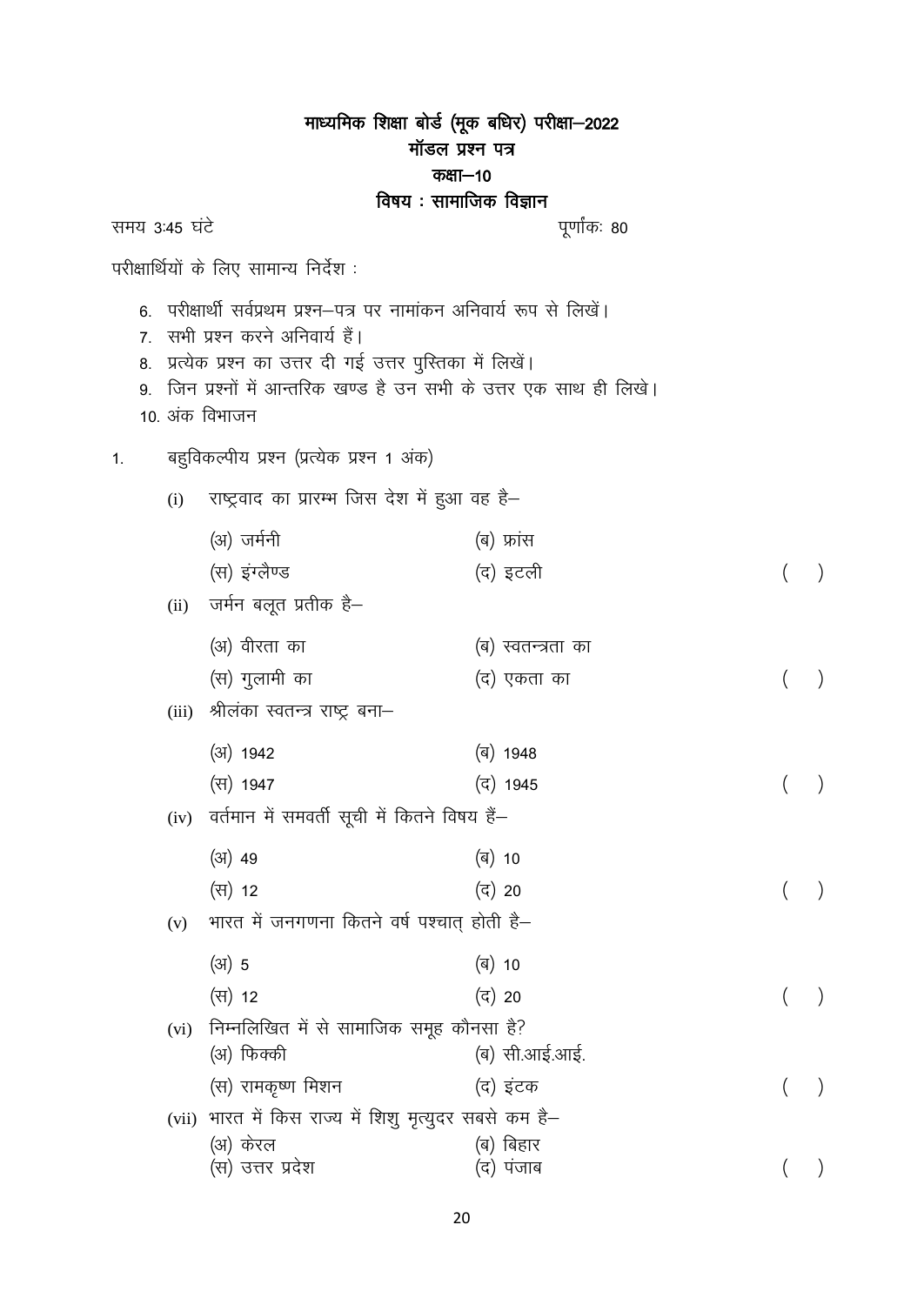|     |                                                       | (viii) भारत में नई आर्थिक नीति कब लागू की गई?                                                                                     |                                                                                                                            |    |  |  |
|-----|-------------------------------------------------------|-----------------------------------------------------------------------------------------------------------------------------------|----------------------------------------------------------------------------------------------------------------------------|----|--|--|
|     |                                                       | (अ) 1991                                                                                                                          | (ब) 2000                                                                                                                   |    |  |  |
|     |                                                       | (स) 2008                                                                                                                          | (द) 1989                                                                                                                   |    |  |  |
|     | (ix)                                                  | लौह अयस्क किस प्रकार का संसाधन है?                                                                                                |                                                                                                                            |    |  |  |
|     |                                                       | (अ) नवीकरण योग्य                                                                                                                  | (ब) प्रवाह                                                                                                                 |    |  |  |
|     |                                                       | (स) जैव                                                                                                                           | (द) अनवीकरण योग्य                                                                                                          |    |  |  |
|     | (x)                                                   | निम्नलिखित में से किस राज्य में सर्वाधिक स्थाई वन क्षेत्र है–                                                                     |                                                                                                                            |    |  |  |
|     |                                                       | (अ) केरल                                                                                                                          | (ब) बिहार                                                                                                                  |    |  |  |
|     |                                                       | (स) उत्तर प्रदेश                                                                                                                  | (द) मध्यप्रदेश                                                                                                             |    |  |  |
|     | $(x_i)$                                               | राजस्थान में छतवर्षा जलसंग्रहण को कहा जाता है?                                                                                    |                                                                                                                            |    |  |  |
|     |                                                       | (अ) टांका                                                                                                                         | (ब) गुल अथवा कुल                                                                                                           |    |  |  |
|     |                                                       | (स) खडीन                                                                                                                          | (द) जल वाहिकाएँ                                                                                                            |    |  |  |
|     |                                                       | (xii) इनमें से कौनसी एक फलीदार फसल है?                                                                                            |                                                                                                                            |    |  |  |
|     |                                                       | (अ) दालें                                                                                                                         | (ब) मोटे अनाज                                                                                                              |    |  |  |
|     |                                                       | (स) ज्वार                                                                                                                         | (द) तिल                                                                                                                    |    |  |  |
| 2.  |                                                       | रिक्त स्थानों की पूर्ति करों (प्रत्येक प्रश्न 1 अंक)–                                                                             |                                                                                                                            | 6  |  |  |
|     | (i)<br>(ii)<br>(iii)<br>(iv)<br>(v)<br>(vi)           | आयरलैण्ड की मुख्य आबादी  है। (मुस्लिम ⁄ इसाई)<br>चेचक जैसे कीटाणु  (मलेशियन / स्पैनिश)<br>सन् 1815 में  सन्धि हुई। (इटली ⁄ वियना) | भूमिगत जल  साधन का उदाहरण है। (नवीकरणीय / गैर नवीकरणीय)<br>विश्व के लगभग  देश विश्व व्यापार संगठन के सदस्य है। (164 / 160) |    |  |  |
|     |                                                       | अतिलघुत्तरात्मक प्रश्न (प्रत्येक प्रश्न 1 अंक)                                                                                    |                                                                                                                            | 12 |  |  |
| 3.  |                                                       | बेल्जियम और श्रीलंगा में कौनसी शासन व्यवस्था है?                                                                                  |                                                                                                                            |    |  |  |
| 4.  |                                                       | अश्वेत शक्ति आन्दोलन कब चला?                                                                                                      |                                                                                                                            |    |  |  |
| 5.  |                                                       | हमारे देश में लोकतन्त्र के लिए एक बड़ी चुनौती क्या है?                                                                            |                                                                                                                            |    |  |  |
| 6.  |                                                       | जर्मनी को एक स्वतंत्र राज्य कब घोषित किया गया?                                                                                    |                                                                                                                            |    |  |  |
| 7.  | इंकलाब जिंदाबाद का नारा किसने दिया?                   |                                                                                                                                   |                                                                                                                            |    |  |  |
| 8.  | जी–77 किस प्रकार के देशों का समूह है?                 |                                                                                                                                   |                                                                                                                            |    |  |  |
| 9.  | प्रछन्न बेरोजगारी को किस अन्य नाम से भी जाना जाता है? |                                                                                                                                   |                                                                                                                            |    |  |  |
| 10. | बैंक अपने पास कितना नकद कोष रखते है?                  |                                                                                                                                   |                                                                                                                            |    |  |  |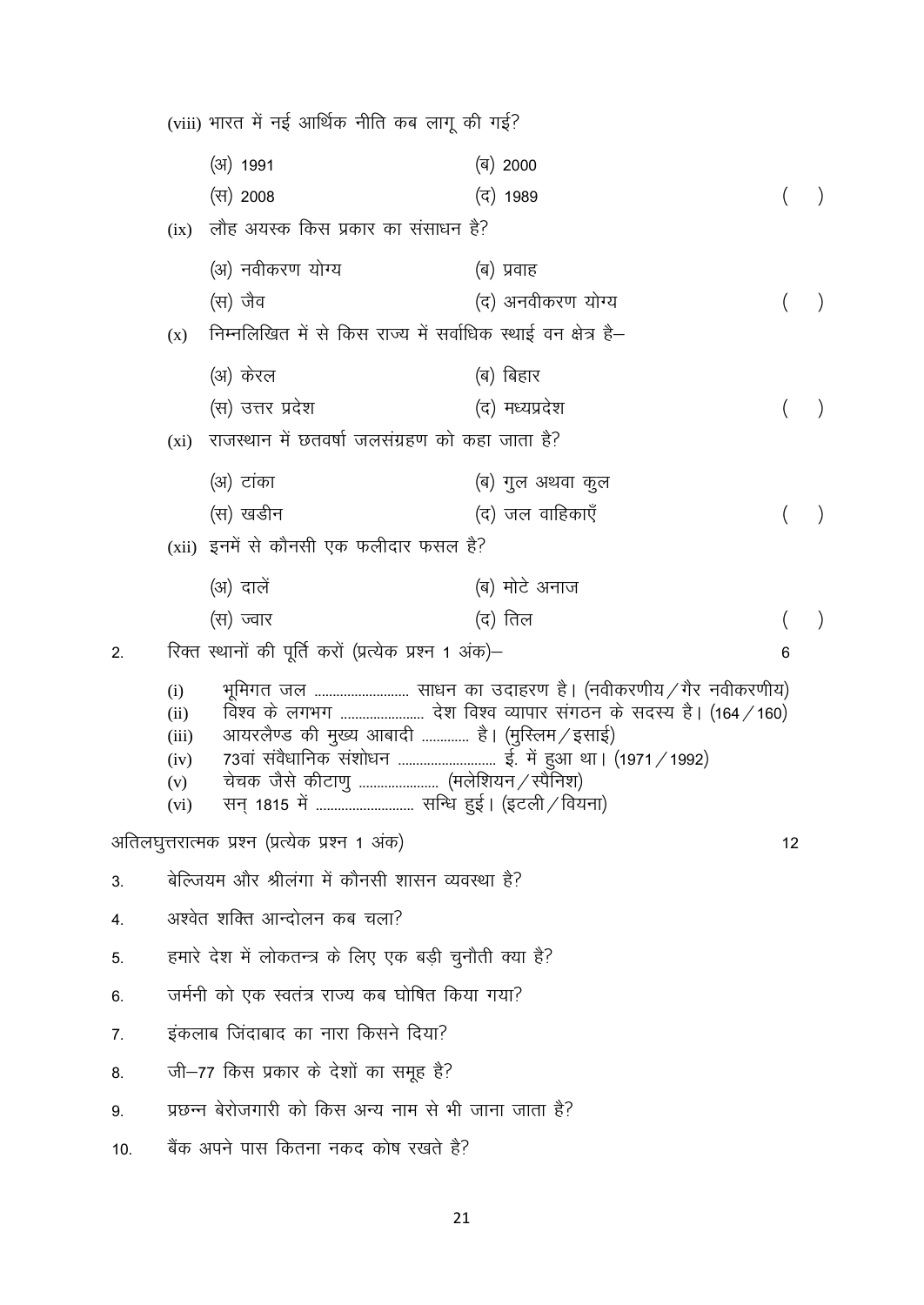| 11.                                        | व्यापार अवरोधक का एक उदाहरण दीजिए।                                      |  |  |  |  |
|--------------------------------------------|-------------------------------------------------------------------------|--|--|--|--|
|                                            |                                                                         |  |  |  |  |
| 12.                                        | भारत में सबसे अधिक कौनसी मृदा पायी जाती है?                             |  |  |  |  |
| 13.                                        | संकटग्रस्त जातियों के दो उदाहरण बताइये।                                 |  |  |  |  |
| 14.                                        | किस फसल को सुनहरा रेशा कहा जाता है?                                     |  |  |  |  |
|                                            | लघुत्तरात्मक प्रश्न (प्रत्येक प्रश्न 2 अंक)—                            |  |  |  |  |
| 15.                                        | बेल्जियम के पड़ौसी देश कौन–कौन से है?                                   |  |  |  |  |
| 16.                                        | संघीय ढांचे के उद्देश्य क्या है?                                        |  |  |  |  |
| 17.                                        | समरूप समाज किसे कहते है?                                                |  |  |  |  |
| 18.                                        | नारीवाद आंदोलन क्या है?                                                 |  |  |  |  |
| 19.                                        | रूढ़ीवाद क्या है?                                                       |  |  |  |  |
| 20.                                        | पूना समझौता कब और किन–किन के मध्य हुआ?                                  |  |  |  |  |
| 21.                                        | वैश्वीकरण का क्या अभिप्राय है?                                          |  |  |  |  |
| 22.                                        | विकस क्या होता है, विकास के दो पहलू क्या है?                            |  |  |  |  |
| 23.                                        | रिजर्व बैंक ऑफ इंडिया क्या–क्या कार्य करता है?                          |  |  |  |  |
| 24.                                        | श्रम कानूनों में चलीलापन कंपनियों को कैसे मदद करेगा?                    |  |  |  |  |
| 25.                                        | संयुक्त वन प्रबंधन कार्यक्रम की तीन विशेषताओं का वर्णन कीजिए।           |  |  |  |  |
| 26.                                        | जल दुर्लभता क्या है?                                                    |  |  |  |  |
| 27.                                        | लौह अयस्क की तीन प्रमुख पेटियों का उल्लेख कीजिए।                        |  |  |  |  |
|                                            | दीर्घ उत्तरीय प्रश्न (प्रत्येक प्रश्न 3 अंक)—<br>12                     |  |  |  |  |
| 28.                                        | भारत में सौर ऊर्जा का भविष्य उज्ज्वल है, क्यों?                         |  |  |  |  |
| 29.                                        | विकास में ऋण की भूमिका का विश्लेषण कीजिए।                               |  |  |  |  |
| 30.                                        | दबाव समूह क्या है? समझाइये।                                             |  |  |  |  |
| 31.                                        | महामंदी के कारणों की व्याख्या कीजिए।                                    |  |  |  |  |
| निबन्धात्मक प्रश्न (प्रत्येक प्रश्न 4 अंक) |                                                                         |  |  |  |  |
| 32.                                        | यूरोप के शक्तिशाली कुलीन वर्ग की विशेषताएं लिखिए।<br>अथवा               |  |  |  |  |
|                                            | भारतीय अर्थव्यवस्था पर असहयोग आंदोलन का क्या प्रभाव पड़ा?               |  |  |  |  |
| 33.                                        | संगठित और असंगठित क्षेत्रकों में रोजगार की परिस्थितियों की तुलना कीजिए। |  |  |  |  |

अथवा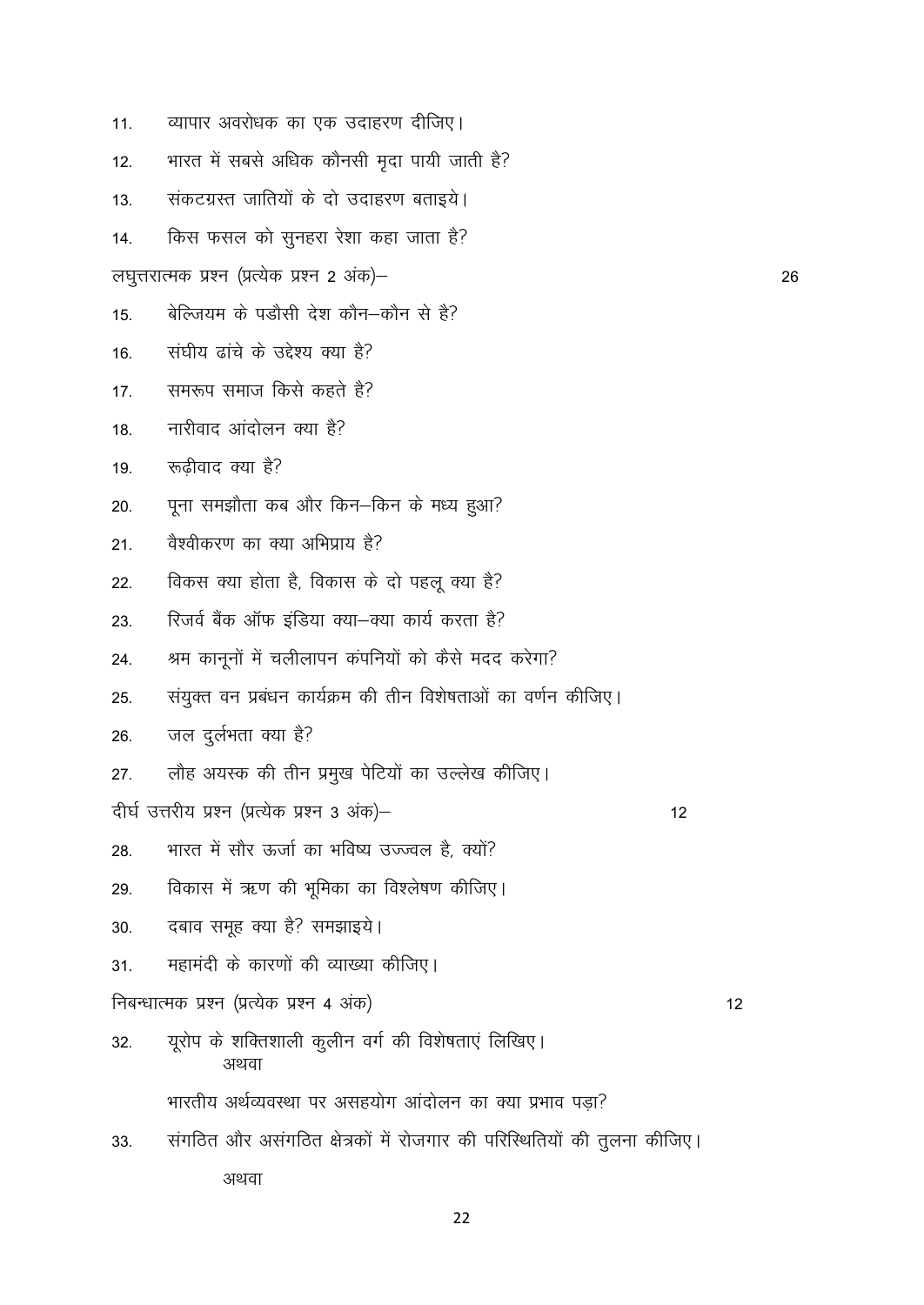विश्व व्यापार संगठन क्या है? इसके कार्य लिखिए।

- भारत के मानचित्र में निम्नलिखित गेहू उत्पादन क्षेत्रों को दर्शाइये। 34.
	- 1) पंजाब 2) हरियाणा 3) उत्तरप्रदेश 4) मध्यप्रदेश 5) राजस्थान 6) बिहार अथवा

भारत के मानचित्र में निम्नलिखित नदियों को दर्शाये।

1) कृष्णा नदी 2) कावेरी नदी 3) दामोदर नदी 4) महानदी 5) नर्मदा नदी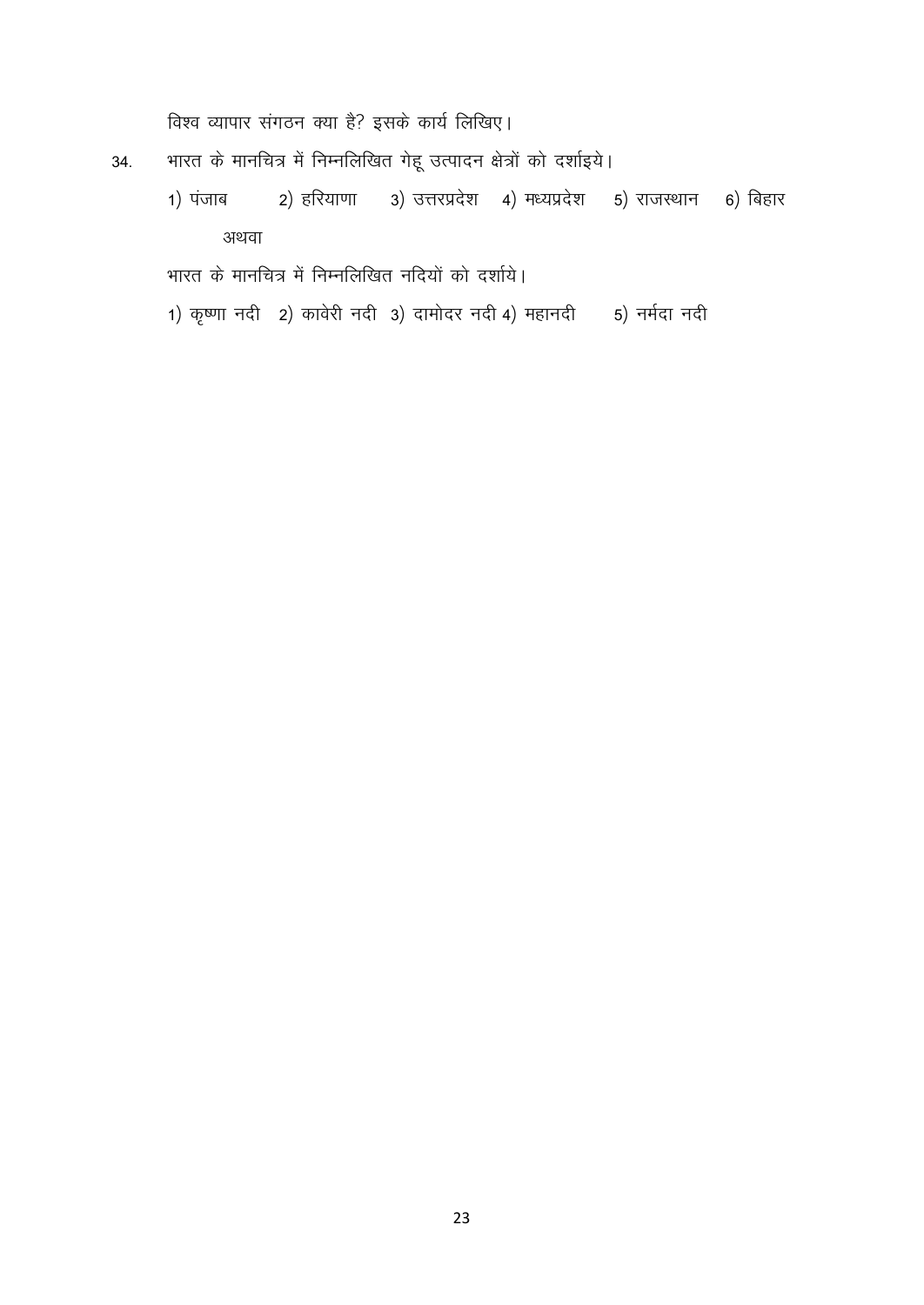माध्यमिक शिक्षा बोर्ड (मूक बधिर) परीक्षा-2022

## मॉडल पेपर $-$  2021 $-$ 22

### कक्षा $-10$

# विषयः सूचना प्रौद्योगिकी (व्यावसायिक शिक्षा)

परीक्षार्थियों के लिए सामान्य निर्देश

- 1. परीक्षार्थी सर्वप्रथम अपने प्रश्न पत्र पर नामांकन अनिवार्यतः लिखें।
- 2. सभी प्रश्न करने अनिवार्य है।
- 3. प्रत्येक प्रश्न का उत्तर दी गई उत्तर पुस्तिका में ही लिखें।
- 4. जिन प्रश्नों में आन्तरिक खण्ड है, उन सभी के उत्तर एक साथ ही लिखो।

### खण्ड (अ)

निम्नलिखित प्रश्नों के सही विकल्प चुनें।  $(10 \text{ x } \frac{1}{2} = 5)$ 

- 1. Which of the following is not good for health:
	- $(\text{3})$  Yoga  $(\text{5})$  Exercise
	- $(\vec{\tau})$  Meditation  $(\vec{\tau})$  Greeting
- 2. Which of the statement below is showing Rohan's weakness?
	- $(\text{3})$  Rohan play the quitar well  $(\text{3})$  Rohan is good at writing
		- ¼l½ Rohan finds it dificult to read english News paper
		- (द) None
- 3. How to be a successful person?
	- ( $\frac{3}{3}$ ) Separate out what's important  $\frac{3}{3}$  Focus on the end result
	- $(\forall$ l $)$  Successful in career and life  $(\forall$ ) All of the above
- 4. कम्प्यूटर एक ........................ मशीन है।
	- ¼v½ bysDVªkfud ¼c½ eSdfudy
	-
- $5.$   $5\overline{5}$  हुनमें से कौन सॉफ्टवेयर नहीं है–
	- (अ) एम.एस. वर्ड<br>ब) एम.एस. वर्ड
		- (स) की—बोर्ड
- 6. वर्तमान में वातावरण में शुद्धता लाने के लिए किया जा सकता है–
	- (अ) अत्यधिक मात्रा में पौधे लगाना (ब) वाहनों का कम उपयोग करना
	- (स) गंदगी ना फैलाना खिल था (द) उपरोक्त सभी
- $7.$  तनाव का कारण होता है $-$ 
	-
	- (स) परेशानी का आना (द) उपरोक्त सभी
- $8.$  लेन का पूरा नाम क्या है-
	- (अ) लोकल एरिया नेटवर्क (ब) लॉजिग एरिया नेटवर्क
	- (स) लोकन एक्सेस नेटवर्क (द) कोई नहीं
- 
- 
- 
- ¼l½ nksuks ¼n½ dksbZ Hkh ugha
	-
	-
	- -
		-
- ¼v½ Øksf/kr gksuk ¼c½ vkdka{kk iw.kZ u gksuk
	-
	-
	-

समय 2 घंटे किया है। सामग्रीहरूको अधिकारिक विकास करते हैं। सामग्रीहरूको अधिकारिक अधिकारिक अधिकारिक अधिकारिक अधि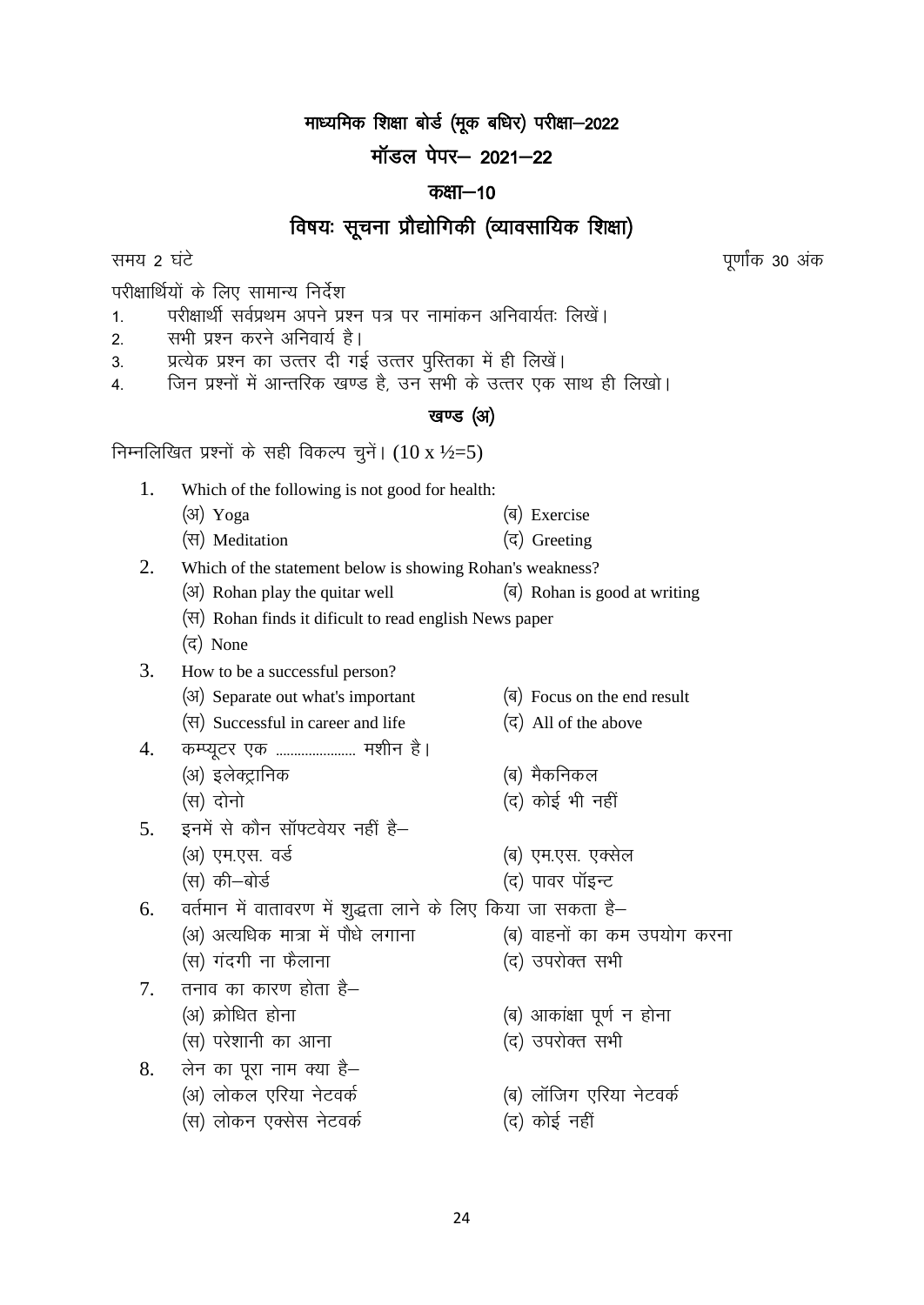किसी भी वर्कबुक में डिफॉल्ट कितनी वर्कशीट होती है? 9.  $(3)$  3 (ৰ) 256 (स) 5 (द) 4  $10.$  .............. रो और कॉलम से मिलकर बनी होती है– (अ) वर्कशीट (ब) माउसपाइटर (स) मेक्रो (द) फंक्शन निम्नलिखित प्रश्नों के उत्तर एक पंक्ति में दीजिए।  $(10x^{1/2}=5)$ 11. ................... के माध्यम से किसी अन्य व्यक्ति से जानकारियों का अदान प्रदान करा सकते हैं। 12. 1 बाइट में ............................ बिट होते हैं। 13. किसी भी व्यक्ति द्वारा तभी सफलता प्राप्त हो सकती है जब ............... उसमें उपस्थिति हो। 16. किन्हीं दो इनपुट डिवाइस के नाम बताओ। 17. कम्प्यूटर की कोई भी एक कमी बताओ। 18. एमएस एक्सेल में क्या कार्य किया जाता है? 19. वातावरण को शुद्ध बनाए रखने के लिए मुख्यतः क्या करना चाहिए? 20. कम्प्यूटर पर जो कार्य कर रहा है वह कहलाता है। खण्ड 'ब' प्रश्नों का उत्तर संक्षिप्त में दीजिए। (शब्द सीमा 50 शब्द)  $(6x1=6)$ 21. की-बोर्ड पर उपस्थित किन्हीं दो की (Key) के बारे में बताइए। 22. फूटर का उपयोग MS Word में कहाँ किया जाता है? 23. एक्सेल में रो तथा कॉलम का क्या अर्थ है? 24. ऑटोसम का क्या कार्य है? 25. वातावरण को दूषित करने के कोई भी दो कारण बताए। 26. क्लिपबोर्ड का क्या उपयोग है? खण्ड 'स' प्रश्नों का उत्तर निबन्धात्मक रूप में दीजिए। (शब्द सीमा 100 शब्द)  $(4x2=8)$ 27. मनुष्य को स्वयं में आत्मविश्वास लाने के लिए अपने जीवन में किन चीजों को ग्रहण करना चाहिए। 28. Communicaton का क्या अर्थ है। किसी भी एक माध्यम का वर्णन करे। 29. एम.एस. वर्ड में ब्रेक का क्या उपयोग है किसी भी एक का वर्णन करें। 30. एम.एस. एक्सेल में वर्कबुक क्या होती है, इसका उपयोग किस लिए किया जाता है? उदाहरण से समझाइए। खण्ड 'स' प्रश्नों का उत्तर दीर्घ निबन्धात्मक रूप में दीजिए। (शब्द सीमा 150 शब्द)  $(2x3=6)$ 31. कम्प्यूटर का उपयोग किन–किन क्षेत्रों में किया जाता है। विस्तार पूर्वक वर्णन कीजिए? 32. एम एस एक्सेल क्या है? इसका मुख्यतः क्या उपयोग होता है? सारिणी द्वारा समझाइए।

25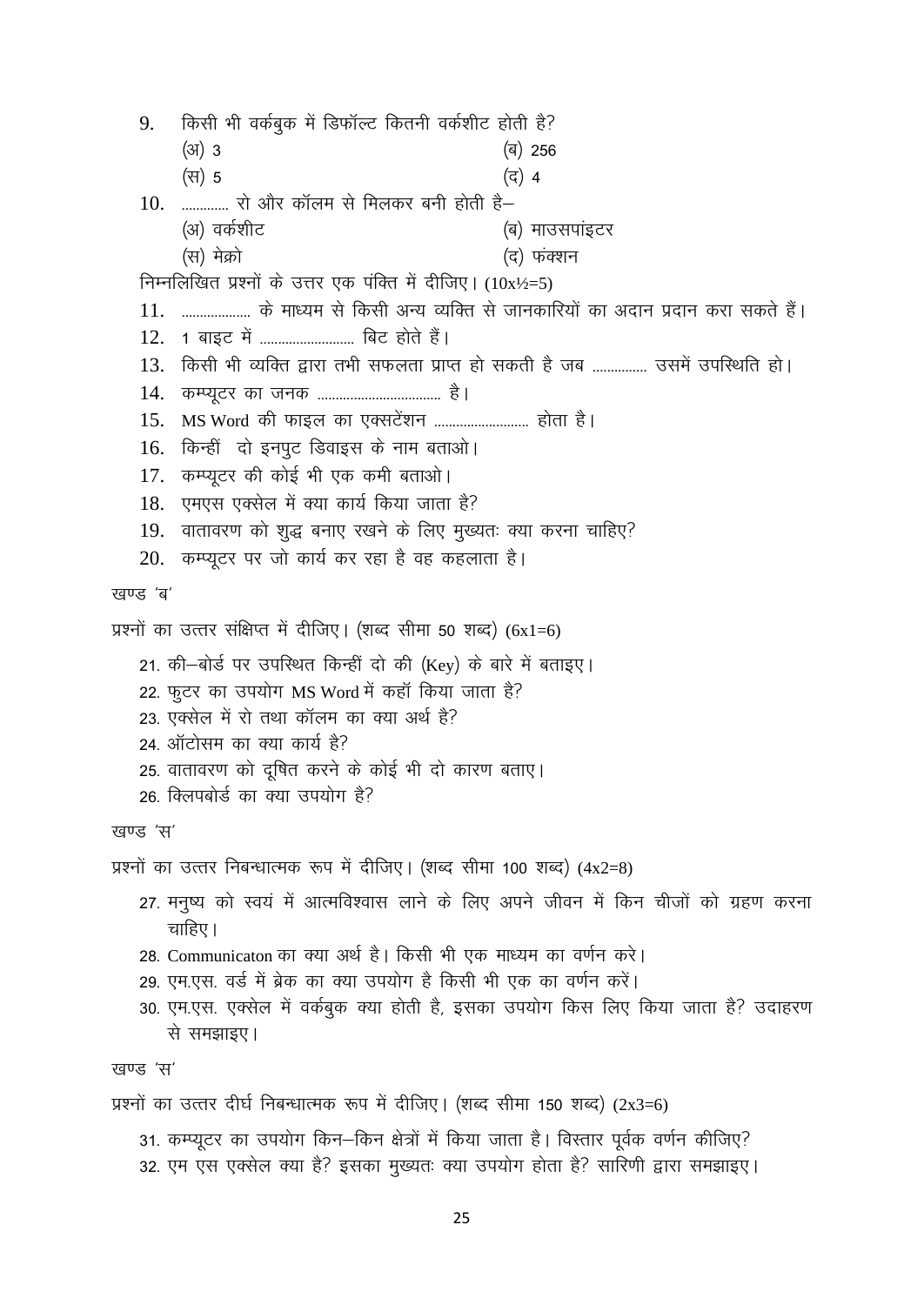# उच्च माध्यमिक शिक्षा बोर्ड (मूक बधिर) परीक्षा-2022

# मॉडल पेपर- 2021-22

## कक्षा $-10$

# विषयः माईक्रो इर्रिगेशन (व्यावसायिक शिक्षा)

समय 2 घंटे

पूर्णांक 30 अंक

परीक्षार्थियों के लिए सामान्य निर्देश

परीक्षार्थी सर्वप्रथम अपने प्रश्न पत्र पर नामांकन अनिवार्यतः लिखें।  $1<sub>1</sub>$ 

सभी प्रश्न करने अनिवार्य है।  $2<sup>1</sup>$ 

प्रत्येक प्रश्न का उत्तर दी गई उत्तर पुस्तिका में ही लिखें।  $3<sub>1</sub>$ 

जिन प्रश्नों में आन्तरिक खण्ड है, उन सभी के उत्तर एक साथ ही लिखो।  $\overline{4}$ .

## खण्ड (अ)

निम्नलिखित प्रश्नों के सही विकल्प चुनें।  $(10 \text{ x } \frac{1}{2} = 5)$ 

| 1. | वार्तालाप की वह विधि जिसमें हम लिखकर वार्तालाप करते है— |                      |
|----|---------------------------------------------------------|----------------------|
|    | (अ) लिखित                                               | (ब) मौखिक            |
|    | (स) सांकेतिक                                            | (द) कोई नहीं         |
| 2. | निम्न में से कौनसी आउटपुट डिवाईस है–                    |                      |
|    | (अ) मॉनिटर                                              | (ब) माउस             |
|    | (स) की–बोर्ड                                            | (द) UPS              |
| 3. | वेबपेज के समूह को क्या कहा जाता है?                     |                      |
|    | (अ) वेबलॉग                                              | (ब) वेबबॉगस          |
|    | (स) वेबसाइट                                             | (द) वेबग्रुप         |
| 4. | राजस्थान का सर्वधिक सिंचित जिला कौनसा है?               |                      |
|    | (अ) श्रीगंगानगर                                         | (ब) कोटा             |
|    | (स) चूरू                                                | (द) जयपुर            |
| 5. | राजस्थान की प्रमुख नहर है-                              |                      |
|    | (अ) गंग नहर                                             | (ब) इंदिरा गाँधी नहर |
|    | (स) कोटा बैराज                                          | (द) गाँधी सागर       |
| 6. | नेशनल रिसर्च सेन्टर फॉर बीड साइंस कहां स्थित है?        |                      |
|    | (अ) इन्दौर                                              | (ब) जबलपुर           |
|    | (स) मुरैना                                              | (द) उज्जैन           |
| 7. | रेगिस्तानी खरपतवार है?                                  |                      |
|    | (अ) दूब                                                 | (ब) मौथा             |
|    | (स) करील                                                | (द) बथुआ             |
| 8. | नकलची खरपतवार है–                                       |                      |
|    | (अ) गेहूँसा                                             | (ब) बथुआ             |
|    | (स) हिरणखुरी                                            | (द) दूब घास          |
| 9. | मिर्च में तीखापन क्यों होता है?                         |                      |
|    | (अ) कैपसैंथिन                                           | (ब) कैप्सेनिन        |
|    | (स) दोनों                                               | (द) कोई नहीं         |